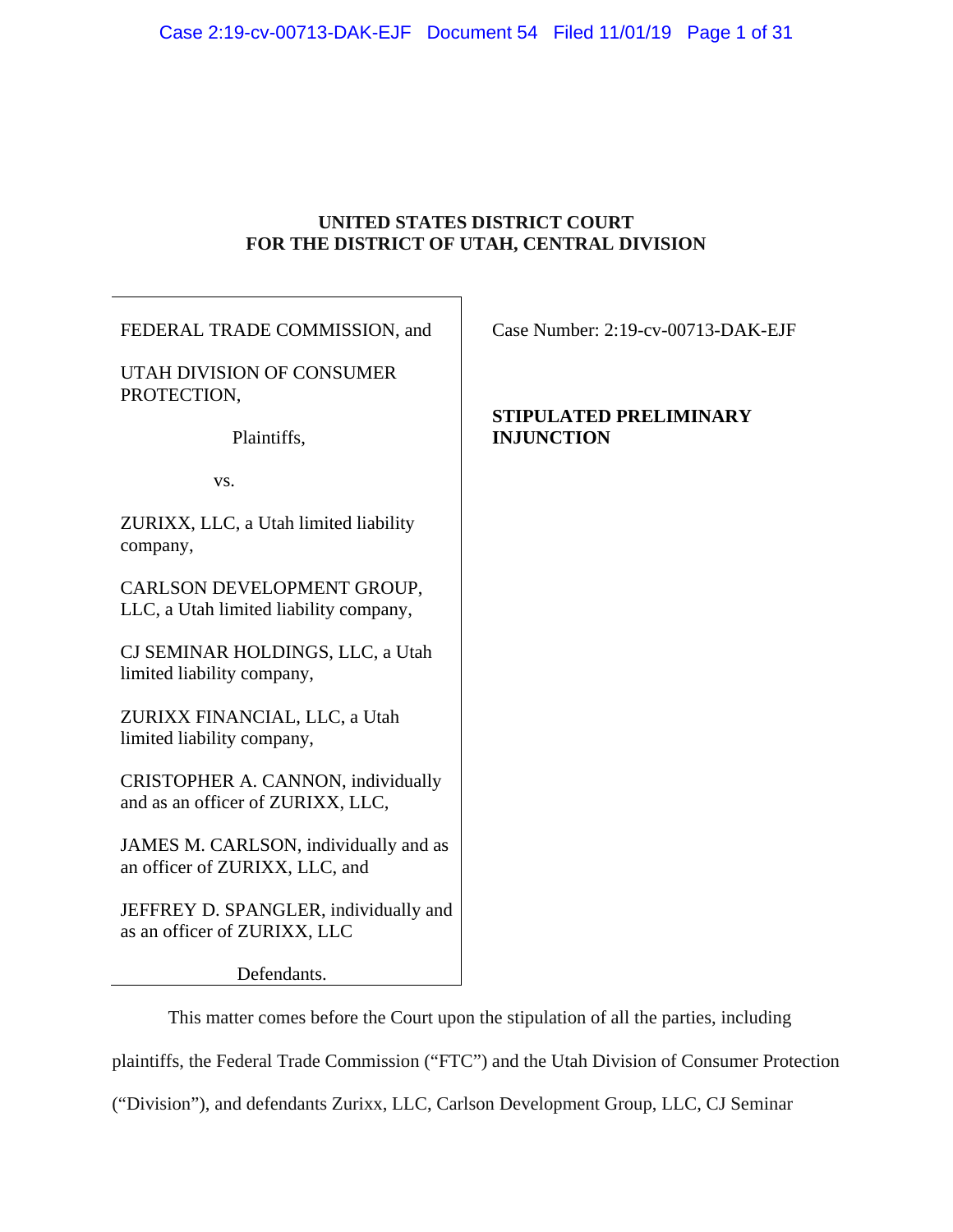### Case 2:19-cv-00713-DAK-EJF Document 54 Filed 11/01/19 Page 2 of 31

Holdings, LLC, Zurixx Financial, LLC, Christopher A. Cannon, James M. Carlson, and Jeffrey D. Spangler (collectively "Defendants"), for the entry of a preliminary injunction as to all Defendants.

WHEREAS, on September 30, 2019, Plaintiffs filed their Complaint for Permanent Injunction and Other Equitable Relief ("Complaint") pursuant to Section 13(b) of the Federal Trade Commission Act ("FTC Act"), 15 U.S.C. § 53(b), the Consumer Review Fairness Act ("CRFA"), 15 U.S.C. § 45b, the Utah Consumer Sales Practices Act ("UCSPA"), Utah Code § 13-11-1 *et seq*., and the Business Opportunity Disclosure Act ("BODA"), Utah Code § 13-15-1 *et seq*., and moved pursuant to Fed. R. Civ. P. 65(b), for a temporary restraining order ("TRO"):

WHEREAS, following an *ex parte* hearing, on October 1, 2019, the Court issued a TRO against Defendants that includes asset preservation, appointment of a temporary monitor over Zurixx, LLC, Carlson Development Group, LLC, CJ Seminar Holdings, LLC, and Zurixx Financial, LLC ("Corporate Defendants"), and other equitable relief [ECF No. 24];

WHEREAS, each of the Defendants has been properly served with a summons, the Complaint, and the TRO; and

WHEREAS, Plaintiffs and Defendants stipulate to the entry of this Stipulated Preliminary Injunction.

## **THEREFORE, IT IS STIPULATED AND ORDERED** as follows:

### **FINDINGS**

A. This Court has jurisdiction over the subject matter of this case, and there is good cause to believe that it will have jurisdiction over all parties hereto and that venue in this District is proper.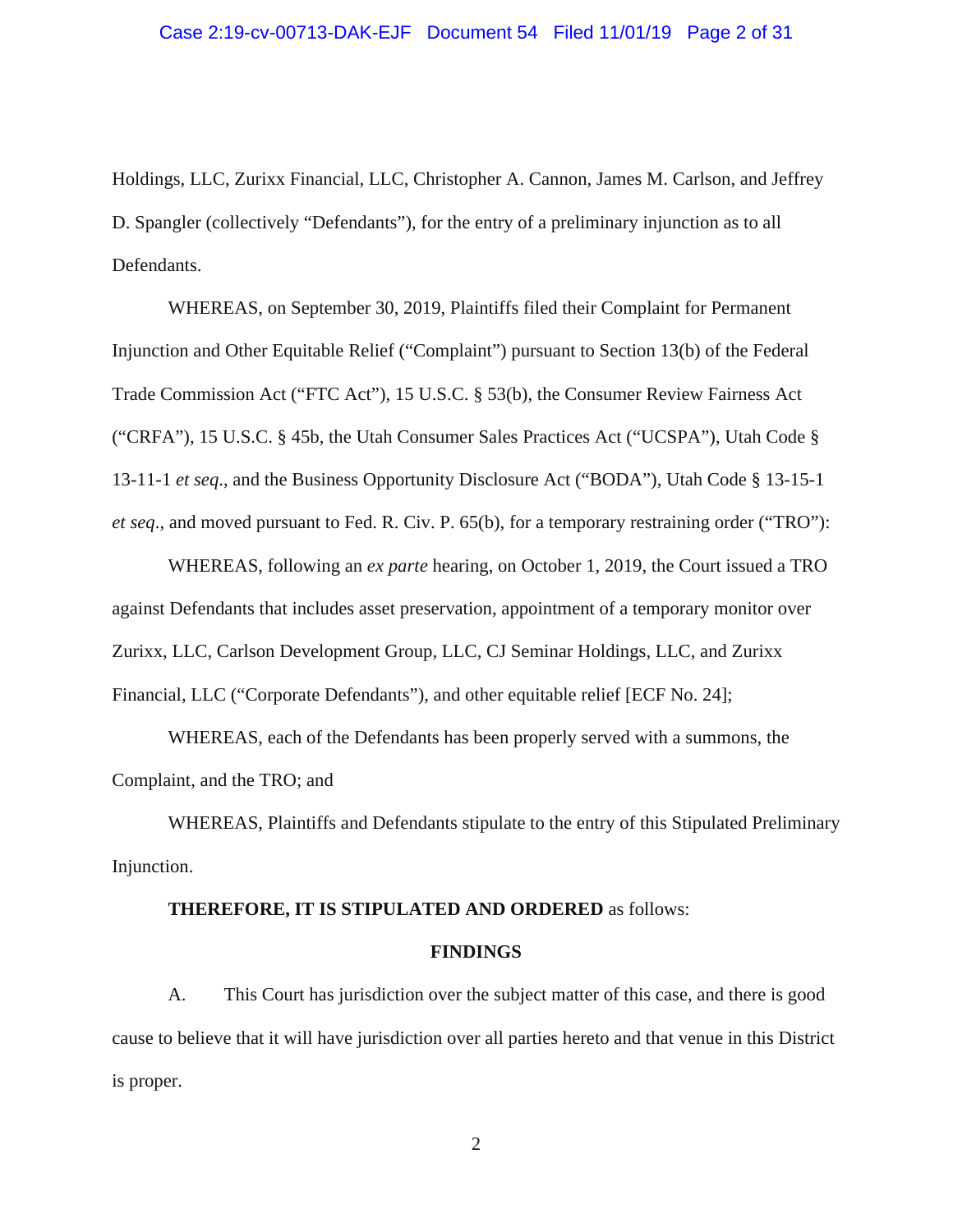### Case 2:19-cv-00713-DAK-EJF Document 54 Filed 11/01/19 Page 3 of 31

B. Plaintiffs allege that Defendants have advertised, marketed, and sold real estaterelated investing products and services to consumers in this District and throughout the United States.

C. Plaintiffs allege that Defendants have engaged in and are likely to engage in acts or practices that violate Section 5(a) of the FTC Act, 15 U.S.C. § 45(a), the Consumer Review Fairness Act, 15 U.S.C. §§ 45b, the UCSPA, Utah Code § 13-11-1 *et seq.*, and BODA, Utah Code § 13-15-1 *et seq*.

D. The Court has authority to issue this Order pursuant to Section 13(b) of the FTC Act, 15 U.S.C. § 53(b), Federal Rule of Civil Procedure 65, the All Writs Act, 28 U.S.C. § 1651, Utah Code §§ 13-11-17(1)(b); 13-11-2(4); 13-15-3(1); and 13-2-5(3). Defendants consent to the entry of this Stipulated Preliminary Injunction, but Defendants reserve all rights to contest or challenge the authority of the Plaintiffs to seek and this Court to award any further relief sought by the Plaintiffs.

E. No security is required of any agency of the United States for issuance of a preliminary injunction. Fed. R. Civ. P. 65(c).

## **DEFINITIONS**

A. "**Asset**" means any legal or equitable interest in, right to, or claim to, any property, wherever located and by whomever held.

B. "**Business Coaching Program**" means any product or service, including any program or plan, that is represented, expressly or by implication, to train or teach a consumer how to establish, operate, or improve a business.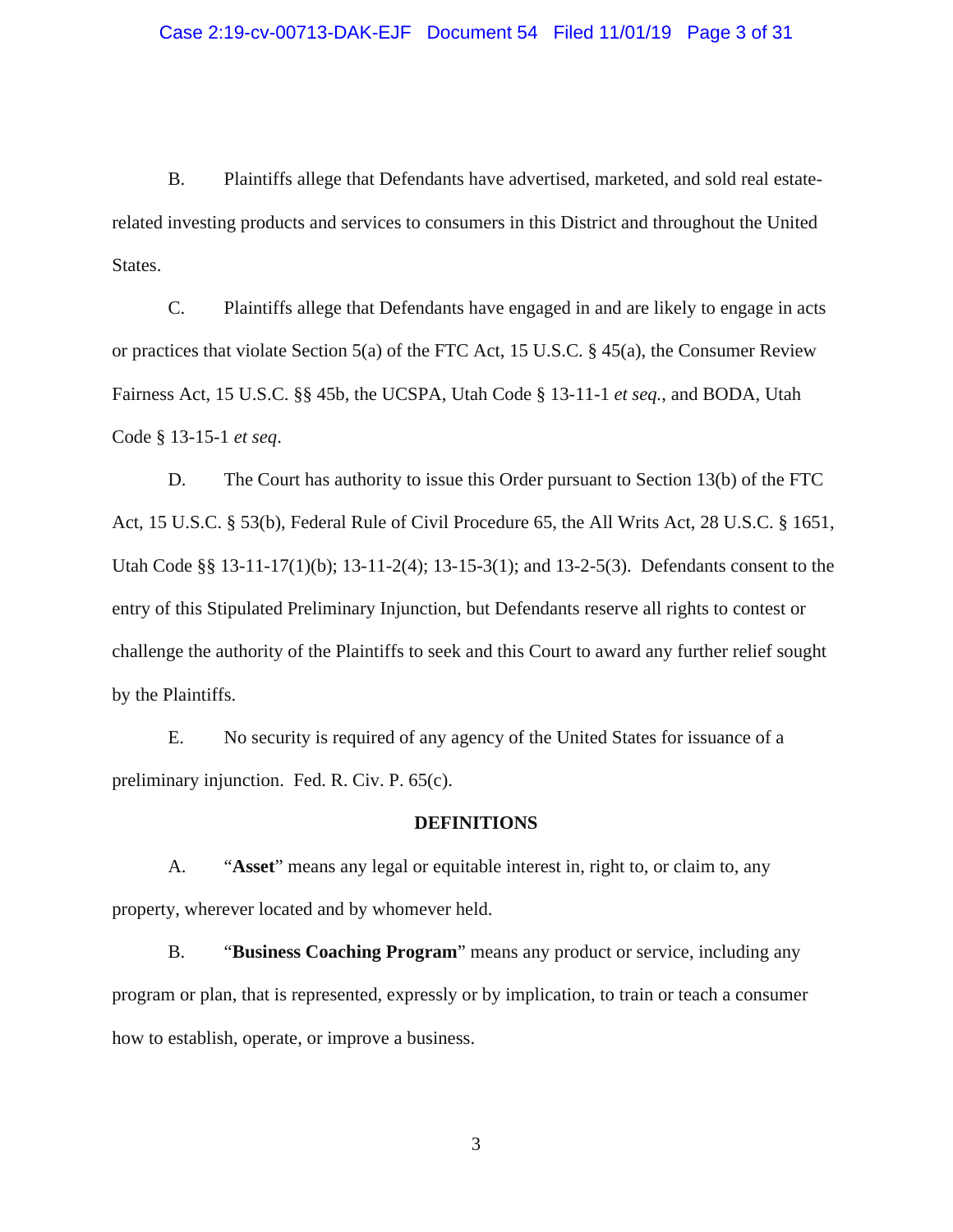C. "**Corporate Defendants**" means Zurixx, LLC, Carlson Development Group, LLC, CJ Seminar Holdings, LLC, and Zurixx Financial, LLC, and each of their subsidiaries, affiliates, successors, and assigns.

D. **"Covered Communication"** means a written, oral, or pictorial review, performance assessment, or other similar analysis of goods or services, including conduct related to the goods or services.

E. "**Defendants**" means Corporate Defendants and Individual Defendants, individually, collectively, or in any combination.

F. "**Document**" is synonymous in meaning and equal in scope to the usage of "document" and "electronically stored information" in Federal Rule of Civil Procedure 34(a), Fed. R. Civ. P. 34(a), and includes writings, drawings, graphs, charts, photographs, sound and video recordings, images, Internet sites, web pages, websites, electronic correspondence, including e-mail and instant messages, contracts, accounting data, advertisements, FTP Logs, Server Access Logs, books, written or printed records, handwritten notes, telephone logs, telephone scripts, receipt books, ledgers, personal and business canceled checks and check registers, bank statements, appointment books, computer records, customer or sales databases and any other electronically stored information, including Documents located on remote servers or cloud computing systems, and other data or data compilations from which information can be obtained directly or, if necessary, after translation into a reasonably usable form. A draft or nonidentical copy is a separate document within the meaning of the term.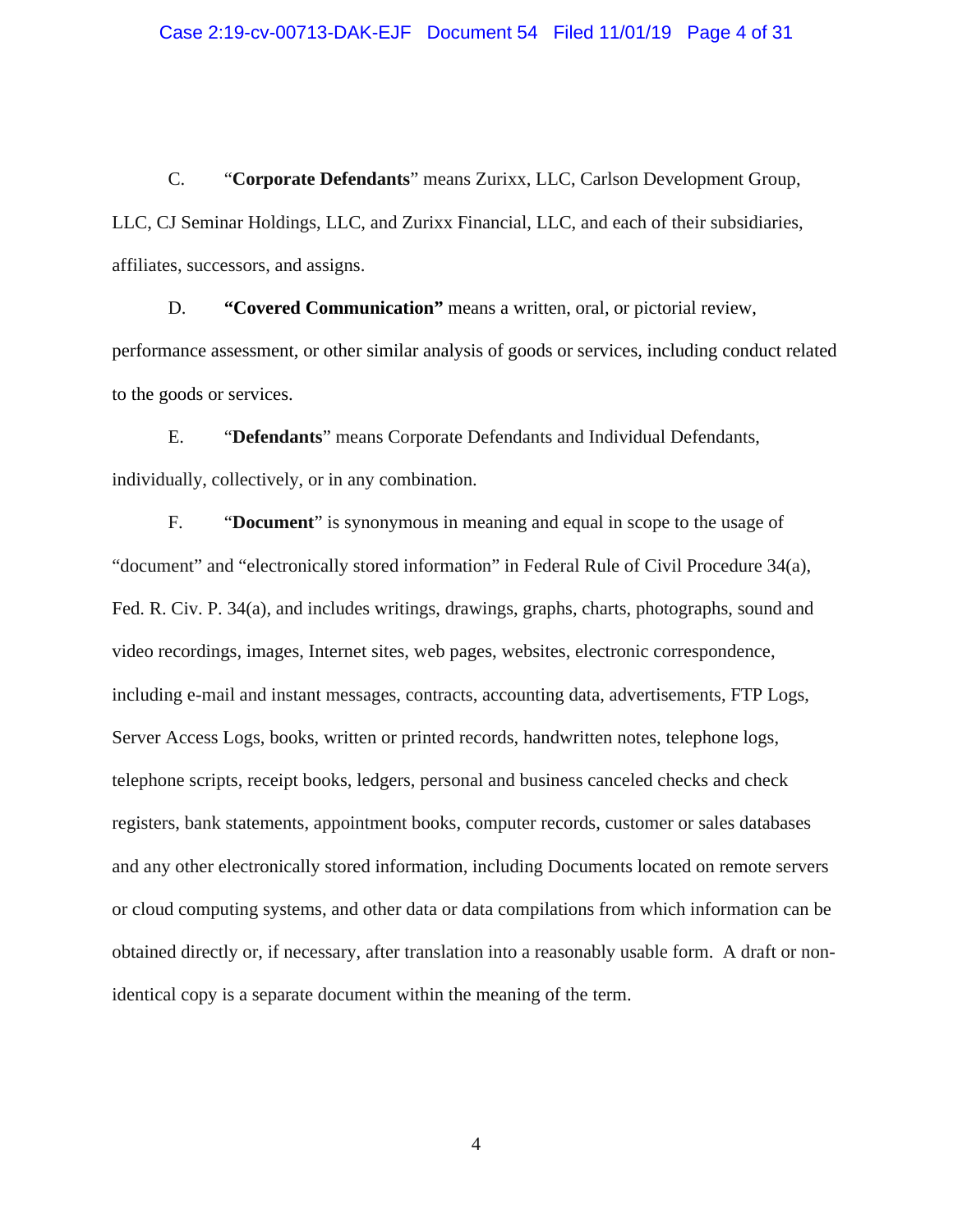### Case 2:19-cv-00713-DAK-EJF Document 54 Filed 11/01/19 Page 5 of 31

G. "**Earnings Claim**" means any representation to consumers, specific or general, about income, revenues, financial gains, percentage gains, profit, net profit, gross profit, or return on investment.

H. "**Electronic Data Host**" means any Person in the business of storing, hosting, or otherwise maintaining electronically stored information. This includes, but is not limited to, any entity hosting a website or server, and any entity providing "cloud based" electronic storage.

I. "**Individual Defendants**" means Cristopher A. Cannon, James M. Carlson, Jeffrey D. Spangler, individually, collectively, or in any combination.

J. **"Person"** means any natural person or any entity, corporation, partnership, or association of persons.

K. **"Real Estate Coaching Program"** means any product or service, including any program or plan, that is represented, expressly or by implication, to train or teach a consumer how to make money through investing in or buying and selling real estate.

L. "**Receiver**" means the equity receiver appointed in Section XIV of this Order and any deputy receivers that shall be named by the receiver.

M. "**Receivership Entities**" means the Corporate Defendants as well as any other entity that the Receiver determines is controlled or owned by any Defendant and (1) conducted any business related to Defendants' advertising, marketing, distributing, promoting, or selling of any real estate-related investing products and services, (2) commingled or pooled Assets with any Defendant, or (3) otherwise participated in the transfer of Assets stemming from the advertising, marketing, distributing, promoting, or selling of real estate-related investing products and services, including, but not limited to, Dorado Marketing and Management, LLC,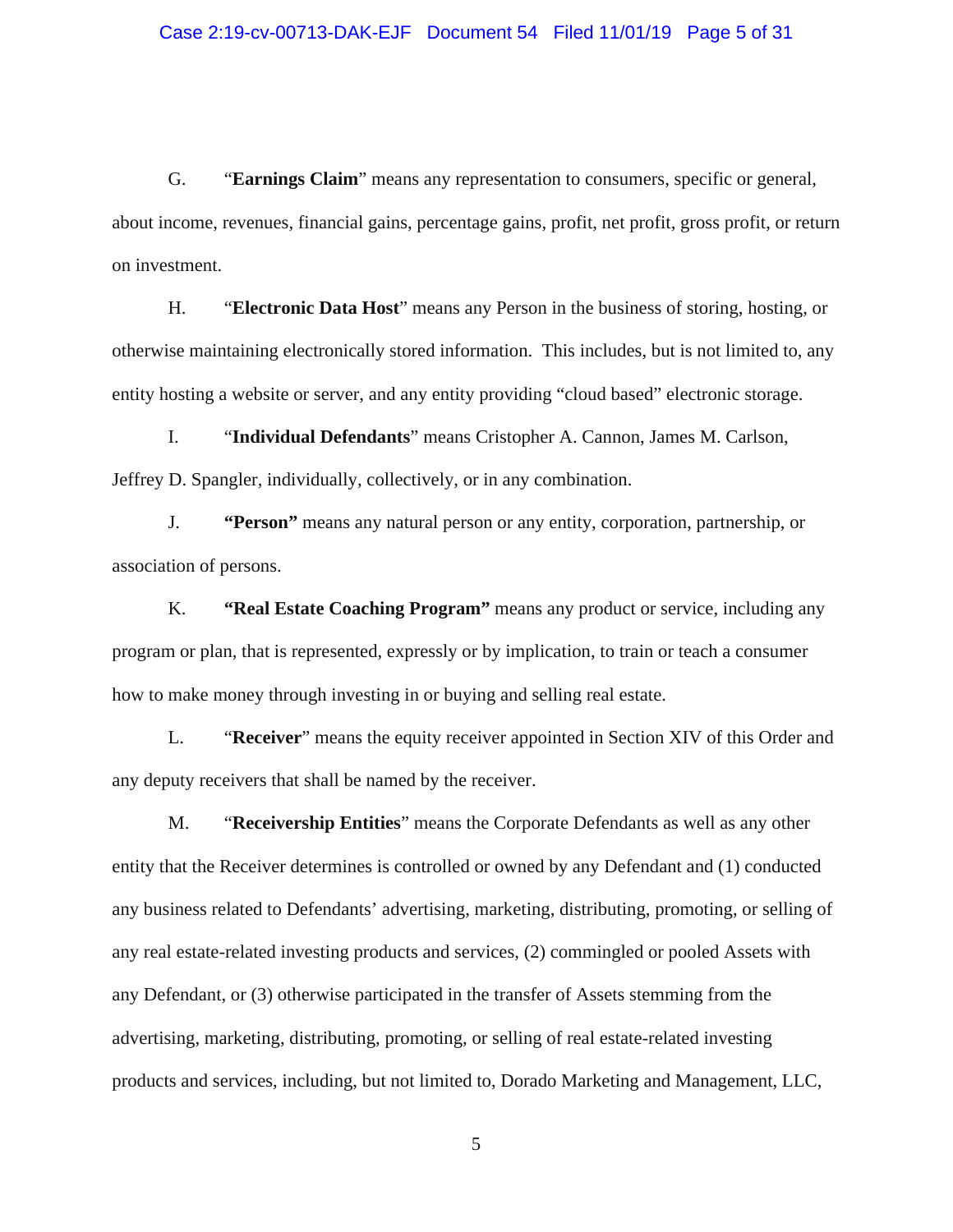### Case 2:19-cv-00713-DAK-EJF Document 54 Filed 11/01/19 Page 6 of 31

Zurixx Financial, LLC (Puerto Rico), RE Cash Source, LLC, and Brand Management Holdings, LLC. Upon determining that a nonparty entity is a Receivership Entity, the Receiver shall promptly notify the entity as well as the parties, and shall inform the entity that it can challenge the Receiver's determination by filing a motion with the Court. Provided, however, that the Receiver may delay providing such notice for up to 48 hours if the Receiver determines that notice to the entity or the parties before the Receiver establishes control over the entity may result in the destruction of records, dissipation of Assets, or any other obstruction of the Receiver's control of the entity.

N. **"Review-Limiting Contract Term"** means a standardized contract term that: prohibits or restricts the ability of a person who is a party to the contract to engage in a Covered Communication; imposes a penalty or fee against a person who is a party to the contract for engaging in a Covered Communication; or transfers, or requires a person who is a party to the contract to transfer, to any other person any intellectual property rights in a Covered Communication, with the exception of a non-exclusive license to lawfully use a Covered Communication about a Defendant's goods or services.

## **ORDER**

## **I. BAN ON REAL ESTATE-RELATED INVESTING OR SELLING PRODUCTS AND SERVICES AND BUSINESS COACHING PROGRAMS**

IT IS THEREFORE ORDERED that Defendants are preliminarily restrained and enjoined from advertising, marketing, distributing, promoting, or offering for sale, or assisting in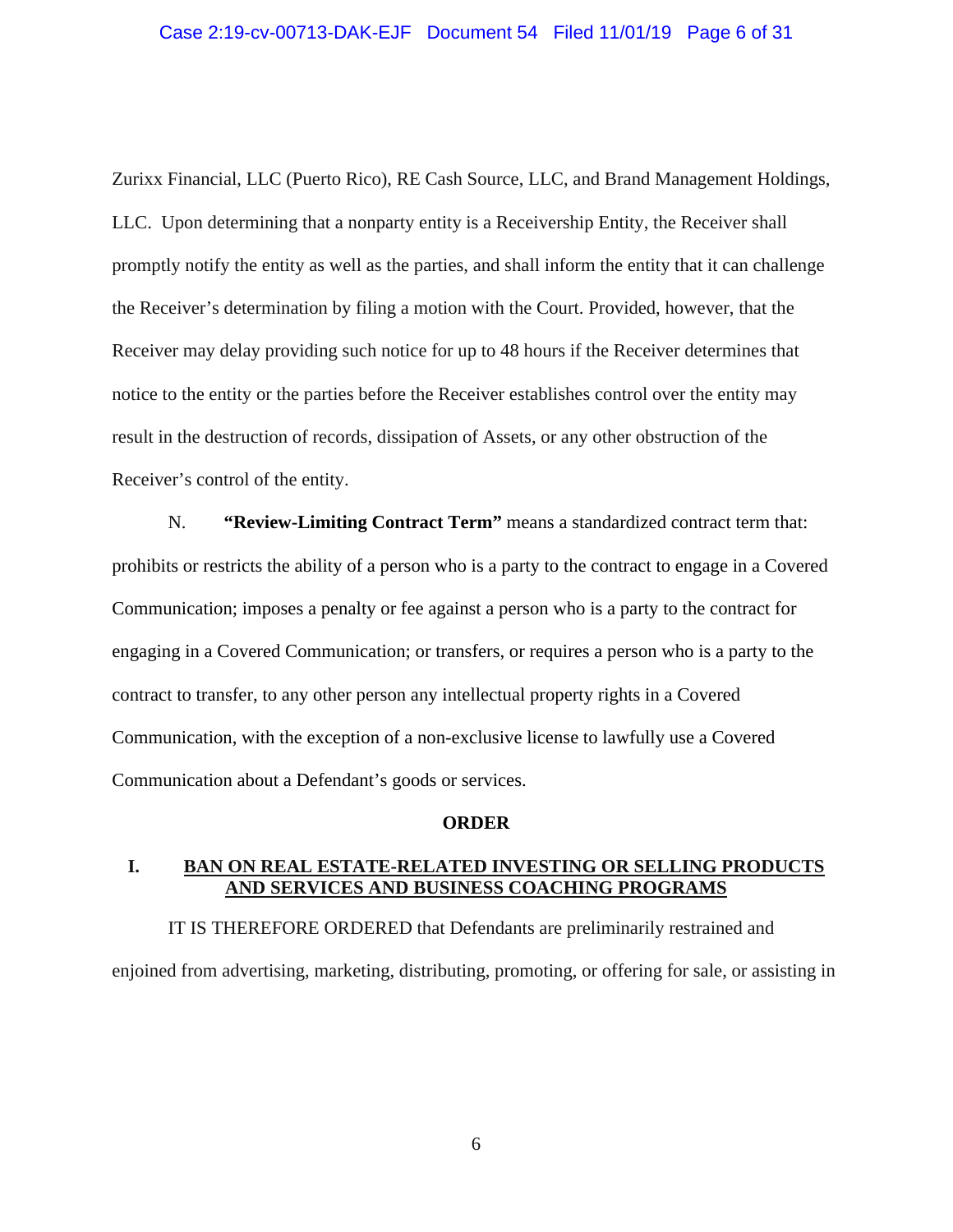#### Case 2:19-cv-00713-DAK-EJF Document 54 Filed 11/01/19 Page 7 of 31

the advertising, marketing, distributing, promoting, or offering for sale of, any Real Estate Coaching Program or Business Coaching Program.

## **II. PROHIBITED BUSINESS ACTIVITIES**

**IT IS THEREFORE ORDERED** that Defendants, Defendants' officers, agents, employees, and attorneys, and all other Persons in active concert or participation with them, who receive actual notice of this Order by personal service or otherwise, whether acting directly or indirectly, in connection with the advertising, marketing, promoting, or offering for sale of any goods or services, are preliminarily restrained and enjoined from:

A. Making any Earnings Claim, unless the Earnings Claim is truthful and not misleading, and, at the time such claim is made, Defendants: (1) have a reasonable basis for the claim; (2) have in their possession written materials that substantiate the claim; and (3) make the written substantiation available upon request to the consumer, potential purchaser or investor, the Receiver, and Plaintiffs;

B. Misrepresenting or assisting others in misrepresenting, expressly or by implication, any other fact material to consumers concerning any good or service, such as: the total costs; associated financing or credit; refund policy; any material restrictions, limitations, or conditions; or any material aspect of its performance, efficacy, nature, or central characteristics.

# **III. INJUNCTION AGAINST SUPPRESSING COVERED COMMUNICATIONS THROUGH CONTRACT TERMS**

**IT IS THEREFORE ORDERED** that Defendants, Defendants' officers, agents, employees, and attorneys, and all other Persons in active concert or participation with them, who receive actual notice of this Order by personal service or otherwise, whether acting directly or indirectly, in connection with the advertising, marketing, promoting, or offering for sale of any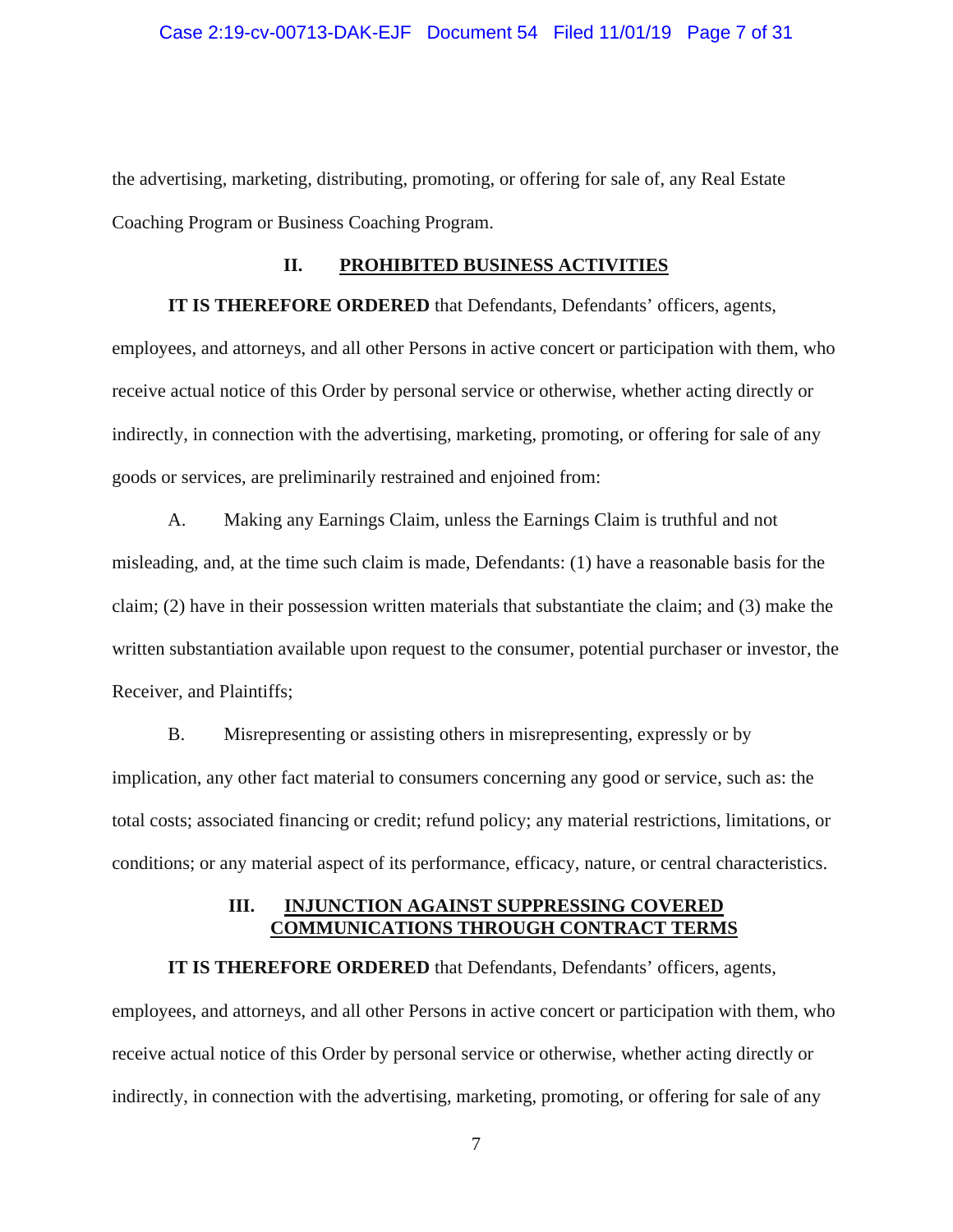### Case 2:19-cv-00713-DAK-EJF Document 54 Filed 11/01/19 Page 8 of 31

goods or services, are preliminarily restrained and enjoined from offering, attempting to enforce, or asserting the validity of, any Review-Limiting Contract Term.

Provided, however, that nothing in this Section shall: require a Defendant to publish or host the content of any person; affect any other legal duty of a party to a contract; or affect any cause of action arising from the breach of such duty.

## **IV. PROHIBITION ON RELEASE OF CUSTOMER INFORMATION**

**IT IS FURTHER ORDERED** that Defendants, Defendants' officers, agents, employees, and attorneys, and all other Persons in active concert or participation with any of them, who receive actual notice of this Order, whether acting directly or indirectly, are hereby preliminarily restrained and enjoined from:

A. Selling, renting, leasing, transferring, or otherwise disclosing, the name, address, birth date, telephone number, email address, credit card number, bank account number, Social Security number, or other financial or identifying information of any person that any Defendant obtained in connection any activity that pertains to the subject matter of this Order; and

B. Benefitting from or using the name, address, birth date, telephone number, email address, credit card number, bank account number, Social Security number, or other financial or identifying information of any person that any Defendant obtained in connection with any activity that pertains to the subject matter of this Order.

Provided, however, that Defendants may disclose such identifying information to a law enforcement agency, to their attorneys as required for their defense, as required by any law, regulation, or court order, or in any filings, pleadings or discovery in this action in the manner required by the Federal Rules of Civil Procedure and by any protective order in the case.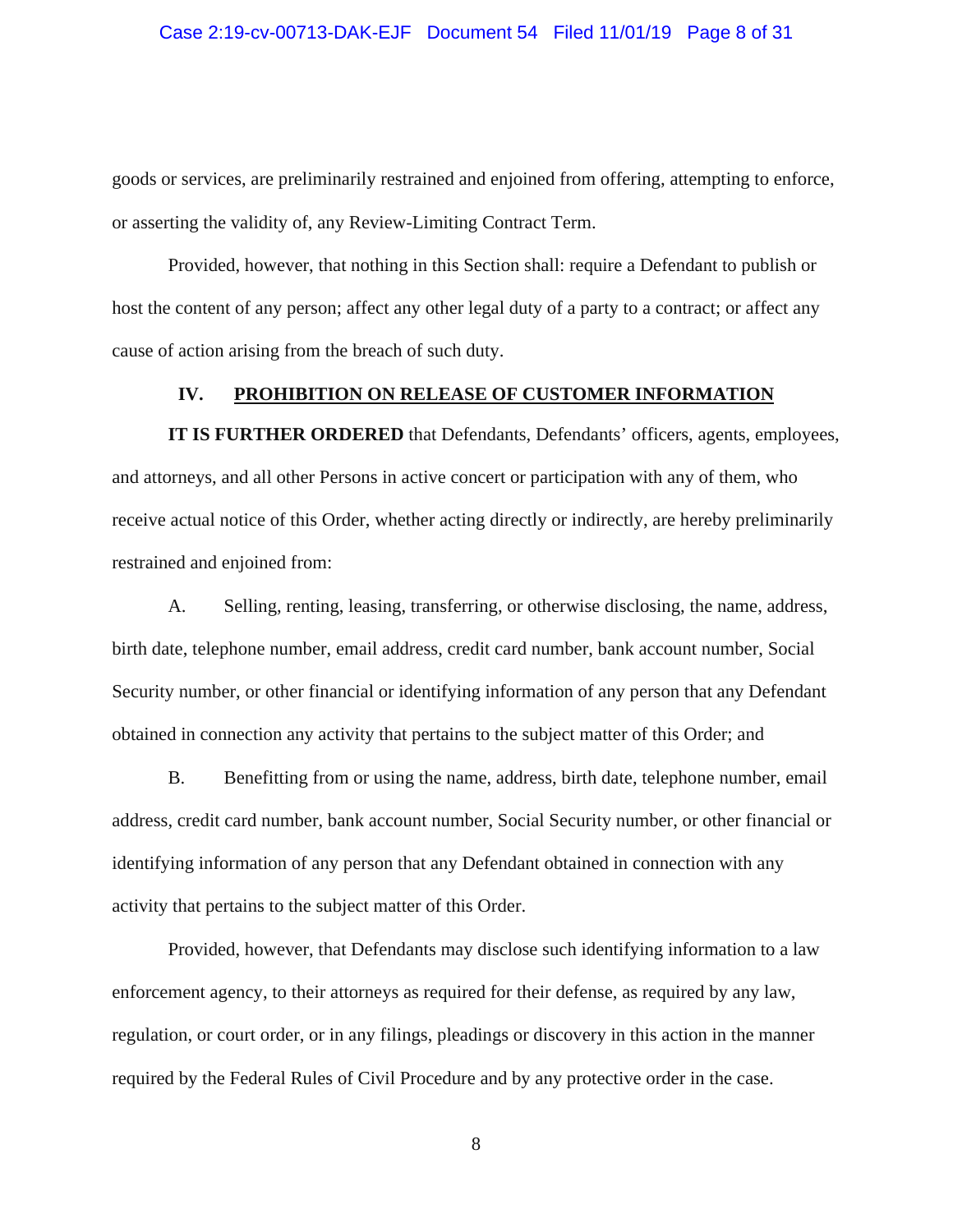## **V. PRESERVATION OF INDIVIDUAL DEFENDANTS' ASSETS**

**IT IS FURTHER ORDERED** that, for the pendency of this Order, each Individual Defendant shall not, directly or indirectly, disburse, gift, spend, transfer, liquidate, or assign more than a cumulative amount of \$50,000 (per Individual Defendant) of his Assets without approval from the Court. Without limitation, the assets to be preserved of Jeffrey Spangler specifically include JSS Investment Ventures LLC; the assets to be preserved of Cristopher A. Cannon specifically include CAC Investment Holdings, LLC; and the assets to be preserved of James M. Carlson specifically include Carlson Development Group, LLC (Puerto Rico). Furthermore, Individual Defendant Cristopher Cannon may spend an additional amount of \$28,000 solely for the purpose of child support and alimony, provided that he produce documentation to the Receiver sufficient to show that the transfer is necessary and has been made for those purposes.

### **VI. ASSET FREEZE OVER CORPORATE DEFENDANTS**

**IT IS FURTHER ORDERED** that Corporate Defendants, Defendants' officers, agents, employees, and all other Persons in active concert or participation with any of them, who receive actual notice of this Order, whether acting directly or indirectly, are hereby preliminarily restrained and enjoined from:

A. Transferring, liquidating, converting, encumbering, pledging, loaning, selling, concealing, dissipating, disbursing, assigning, relinquishing, spending, withdrawing, granting a lien or security interest or other interest in, or otherwise disposing of any Assets, wherever located, including outside the United States, that are:

1. Owned or controlled, directly or indirectly, by any Corporate Defendant;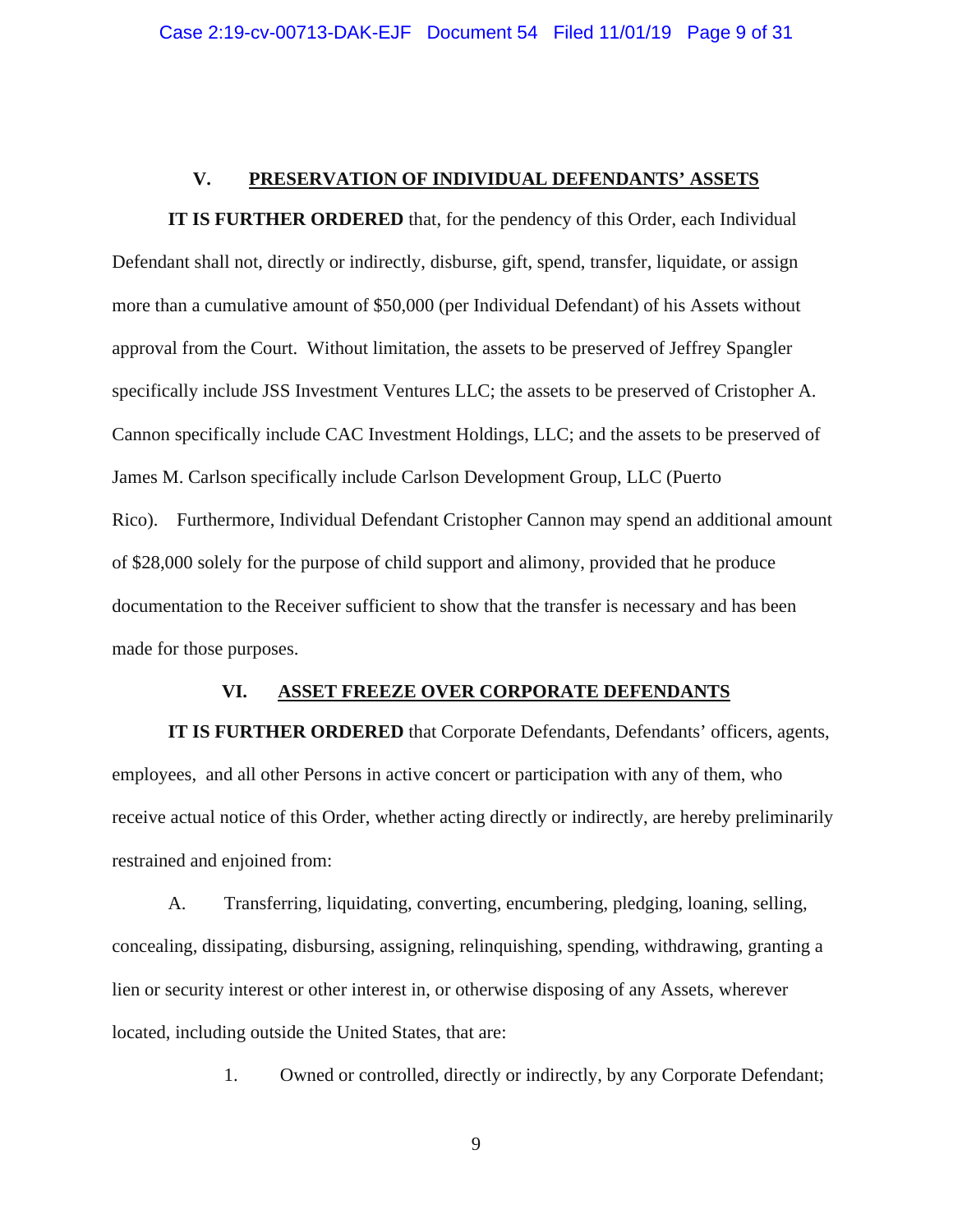- 2. Held, in part or in whole, for the benefit of any Corporate Defendant;
- 3. In the actual or constructive possession of any Corporate Defendant; or
- 4. Owned or controlled by, in the actual or constructive possession of, or otherwise held for the benefit of, any corporation, partnership, asset protection trust, or other entity that is directly or indirectly owned, managed, or controlled by any Corporate Defendant, including any Assets held by, for, or subject to access by, any Corporate Defendant at any bank or savings and loan institution, or with any broker-dealer, escrow agent, title company, insurance company, commodity trading company, precious metal dealer, payment processor, credit card processor, acquiring bank, merchant bank, independent sales organization, third party processor, payment gateway, or other financial institution or depository of any kind.

B. Opening or causing to be opened any safe deposit boxes, commercial mail boxes, or storage facilities titled in the name of any Corporate Defendant or subject to access by any Corporate Defendant, except as necessary to comply with written requests from the Receiver acting pursuant to its authority under this Order;

C. Incurring liens or other encumbrances on real property, personal property, or other Assets held, controlled, or subject to access by, or held for the benefit of, any Corporate Defendant or any corporation, partnership, or other entity directly or indirectly owned, managed, or controlled by any Corporate Defendant; or

D. Incurring charges or cash advances on any credit or bank card issued in the name, individually or jointly, of any Corporate Defendant or any corporation, partnership, or other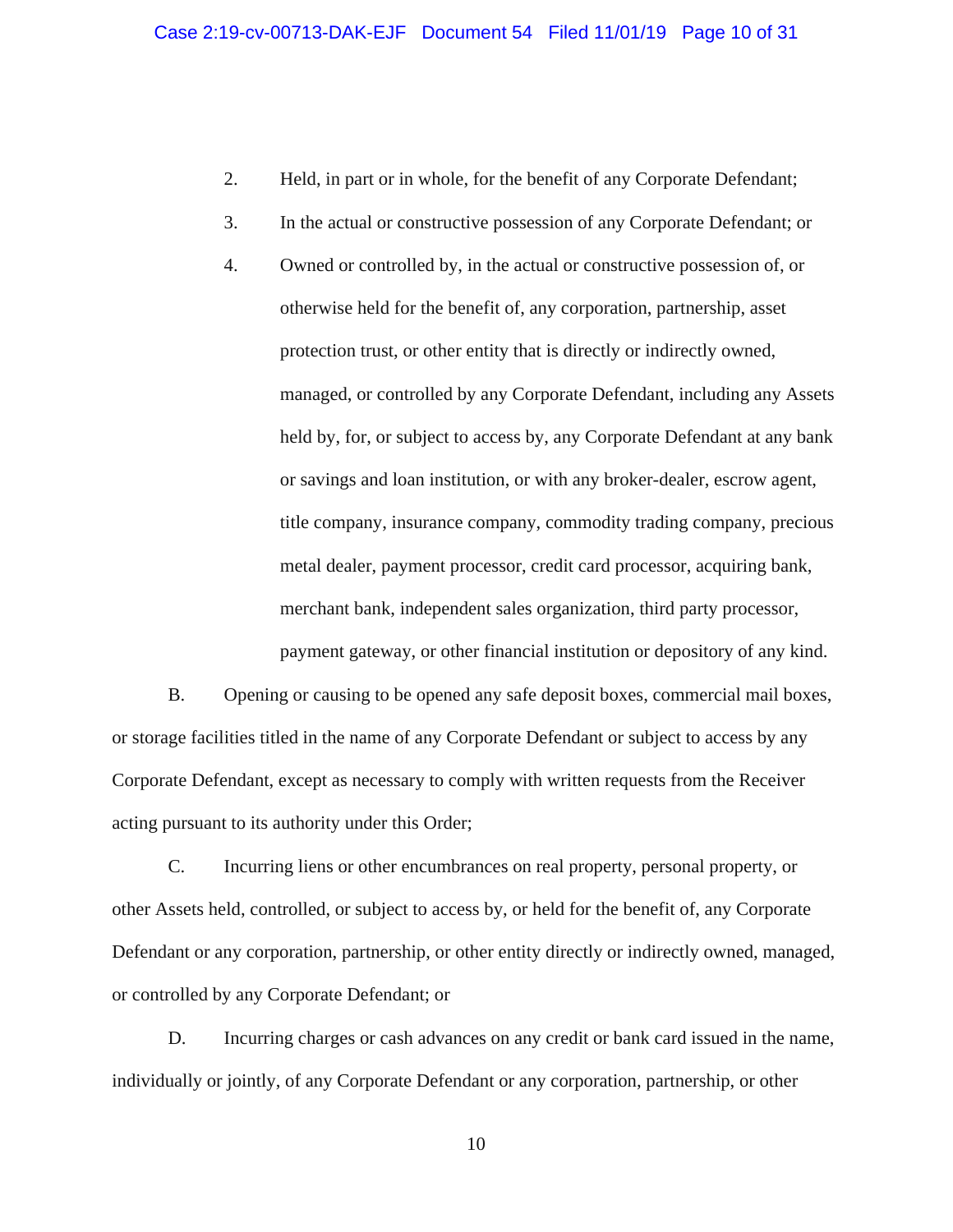# Case 2:19-cv-00713-DAK-EJF Document 54 Filed 11/01/19 Page 11 of 31

entity directly or indirectly owned, managed, or controlled by any Corporate Defendant. This includes any corporate bankcard or corporate credit card account for which any Defendant is, or was on the date that this Order was signed, an authorized signor.

This Section does not prohibit transfers to the Receiver, as specifically required in Section XVI (Transfer of Receivership Property to Receiver) of this Order, nor does it prohibit the repatriation of foreign Assets, as specifically required in Section IX (Foreign Asset Repatriation) of this Order.

### **VII. DUTIES OF HOLDERS OF CORPORATE DEFENDANTS' ASSETS**

**IT IS FURTHER ORDERED** that any financial or brokerage institution, Electronic Data Host, credit card processor, payment processor, merchant bank, acquiring bank, independent sales organization, third party processor, payment gateway, insurance company, business entity, or Person who receives actual notice of this Order (by service or otherwise) that (a) holds, controls, or maintains custody of any electronically stored information or Document on behalf of any Corporate Defendant, any Asset subject to Section VI or any account holding any Asset subject to Section VI; (b) holds, controls, or maintains custody of any Document or any Asset associated with credits, debits or charges made on behalf of any Corporate Defendant, including reserve funds held by payment processors, credit card processors, merchant banks, acquiring banks, independent sales organizations, third party processors, payment gateways, insurance companies, or other entities; or (c) has held, controlled, or maintained custody of any such Document, Asset, or account at any time since the date of entry of this Order shall:

A. Hold, preserve, and retain within its control and prohibit the withdrawal, removal, alteration, assignment, transfer, pledge, encumbrance, disbursement, dissipation, relinquishment,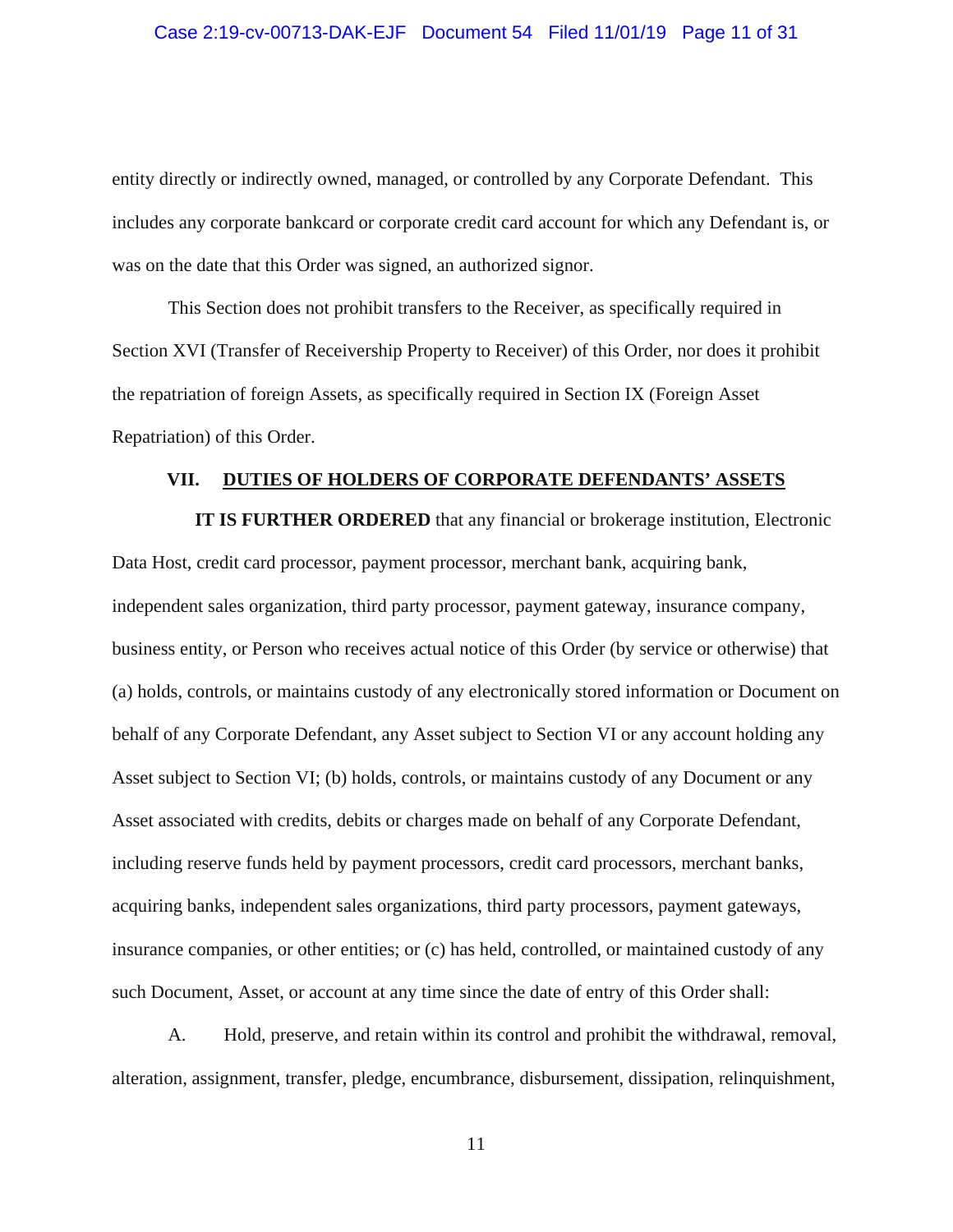### Case 2:19-cv-00713-DAK-EJF Document 54 Filed 11/01/19 Page 12 of 31

conversion, sale, refund, chargeback, or other disposal of any such Document or Asset, as well as all Documents or other property related to such Assets, except by further order of this Court;

B. Deny any Person, except the Receiver, access to any safe deposit box, commercial mail box, or storage facility that is titled in the name of any Defendant, either individually or jointly, or otherwise subject to access by any Defendant;

C. Provide Plaintiffs' counsel and the Receiver, **within five (5) days** of receiving a copy of this Order, a sworn statement setting forth:

1. The identification number of each such account or Asset;

- 2. The balance of each such account, or a description of the nature and value of each such Asset as of the close of business on the day on which this Order is served, and, if the account or other Asset has been closed or removed, the date closed or removed, the total funds removed in order to close the account, and the name of the Person to whom such account or other Asset was remitted; and
- 3. The identification of any safe deposit box, commercial mail box, or storage facility that is either titled in the name, individually or jointly, of any Defendant, or is otherwise subject to access by any Defendant; and

D. Upon the request of Plaintiffs' counsel or the Receiver, promptly provide Plaintiffs' counsel and the Receiver with copies of all records or other Documents pertaining to such account or Asset, including originals or copies of account applications, account statements, signature cards, checks, drafts, deposit tickets, transfers to and from the accounts, including wire transfers and wire transfer instructions, all other debit and credit instruments or slips, currency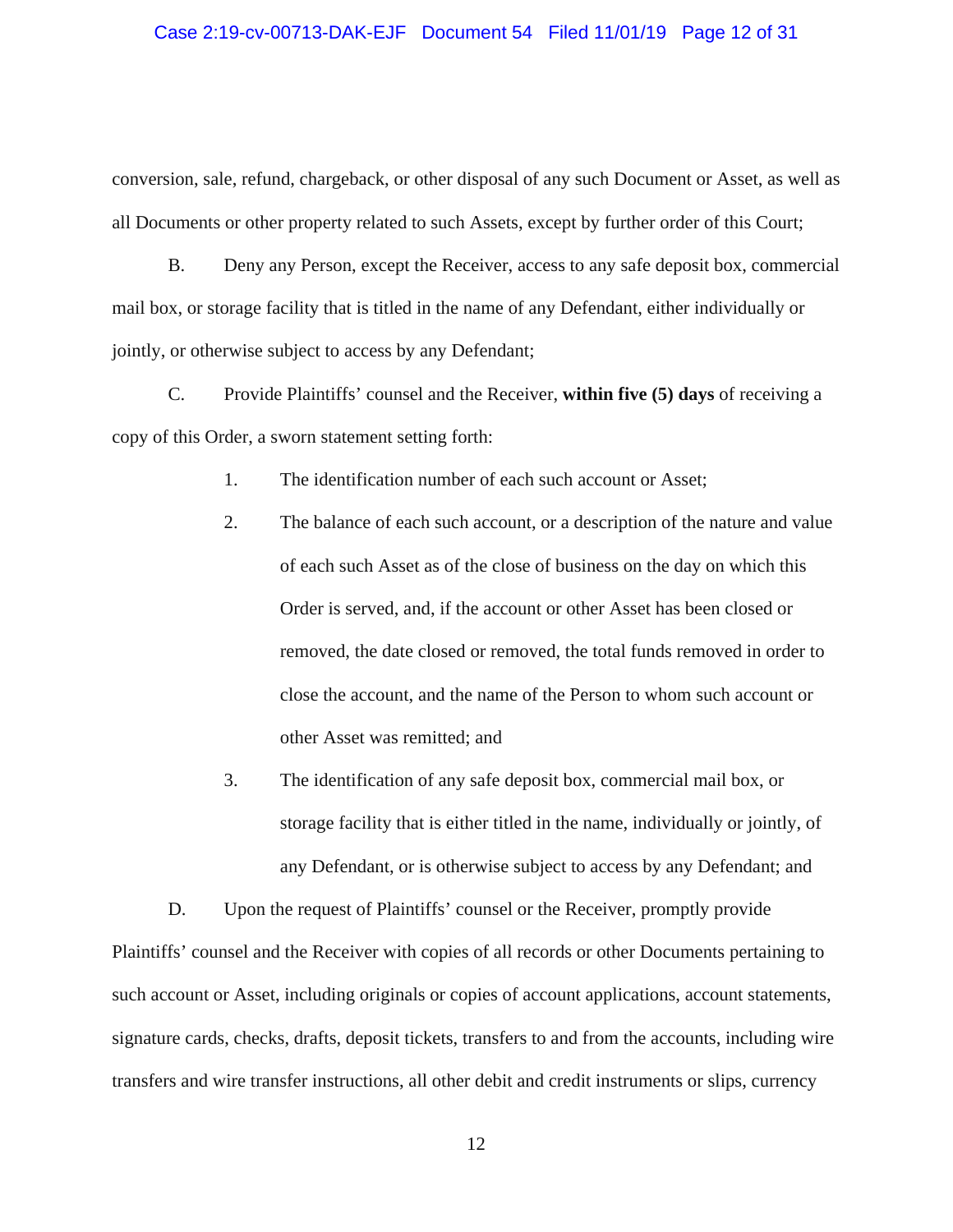#### Case 2:19-cv-00713-DAK-EJF Document 54 Filed 11/01/19 Page 13 of 31

transaction reports, 1099 forms, and all logs and records pertaining to safe deposit boxes, commercial mail boxes, and storage facilities.

## **VIII. FINANCIAL DISCLOSURES**

**IT IS FURTHER ORDERED** that each Defendant, unless it has already done so pursuant to the TRO [ECF No. 24] shall within five (5) business days of entry of this Order, shall prepare and deliver to Plaintiffs' counsel and the Receiver:

A. Completed financial statements on the forms attached to this Order as

**Attachment A** (Financial Statement of Individual Defendant) for each Individual Defendant, and **Attachment B** (Financial Statement of Corporate Defendant) for each Corporate Defendant; and

B. Completed **Attachment C** (IRS Form 4506, Request for Copy of a Tax Return) for each Corporate Defendant.

Furthermore, within seven (7) days of a written request by Plaintiffs or counsel for the Receiver, the Individual Defendants shall provide Plaintiffs and counsel for the Receiver with updated financial statements, and supporting financial documents and bank statements, to allow Plaintiff monitor the Individual Defendants' compliance with Section V (Preservation of Individual Defendants' Assets) of this Order.

### **IX. FOREIGN ASSET REPATRIATION**

**IT IS FURTHER ORDERED** that within five (5) business days following the service of this Order, each Defendant shall:

A. Unless it has already done so pursuant to the TRO, provide Plaintiffs' counsel and the Receiver with a full accounting, verified under oath and accurate as of the date of this Order, of all Assets, Documents, and accounts outside of the United States which are: (1) titled in the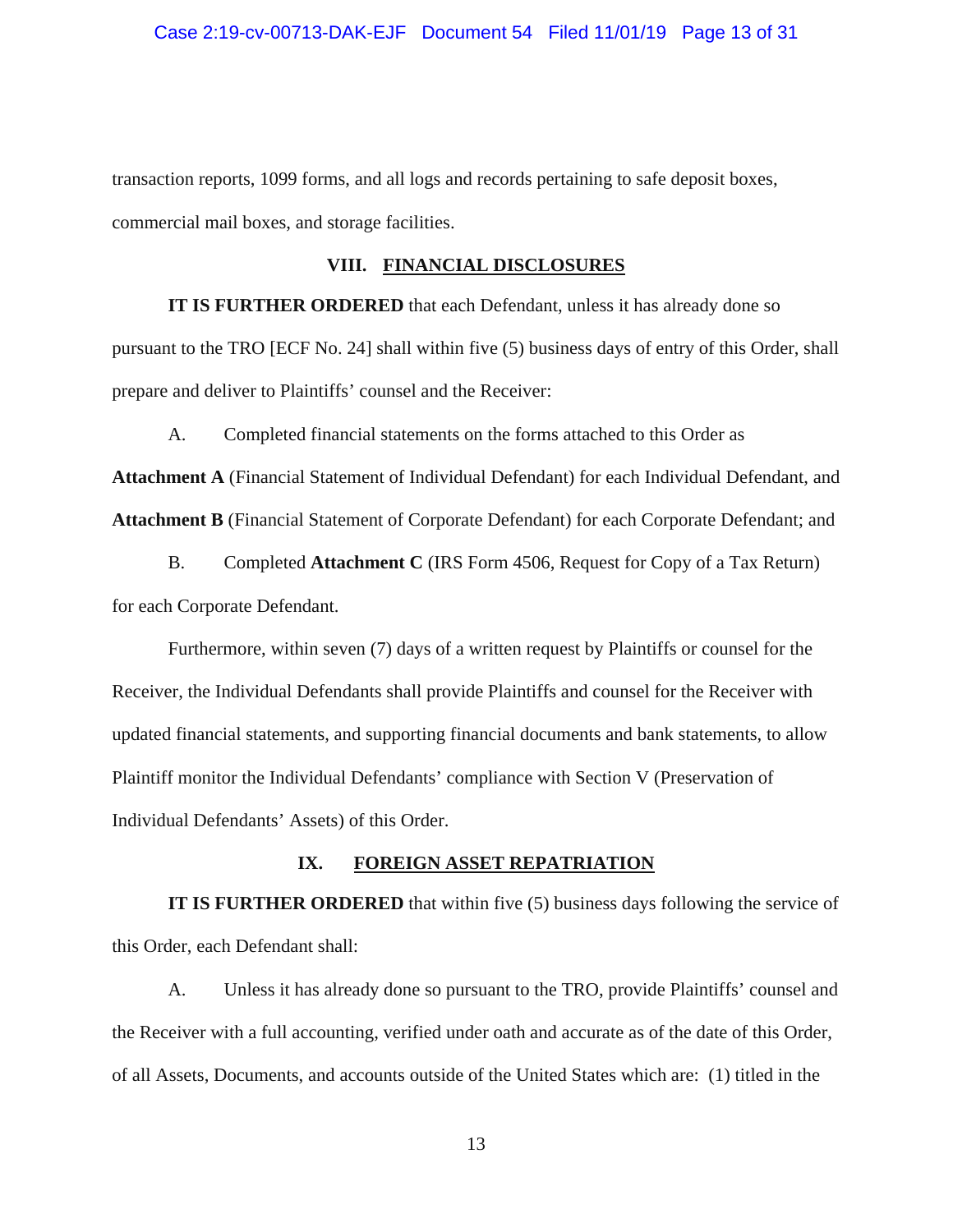# Case 2:19-cv-00713-DAK-EJF Document 54 Filed 11/01/19 Page 14 of 31

name, individually or jointly, of any Defendant; (2) held by any Person for the benefit of any Corporate Defendant or for the benefit of, any corporation, partnership, asset protection trust, or other entity that is directly or indirectly owned, managed or controlled by any Defendant; or (3) under the direct or indirect control, whether jointly or individually, of any Defendant;

B. Take all steps necessary to provide Plaintiffs' counsel and the Receiver access to all Documents and records of the accounts or Assets described above in subsection A, including signing the Consent to Release of Financial Records appended to this Order as **Attachment C**  and serving this Order on any financial institution or other entity holding the assets;

C. Transfer to the territory of the United States and deliver to the Receiver all Documents and Assets located in foreign countries which are: (1) titled in the name, jointly or individually, of any Defendant; (2) held by any Person for the benefit of any Defendant or for the benefit of, any corporation, partnership, asset protection trust, or other entity that is directly or indirectly owned, managed or controlled by any Defendant; or (3) under the direct or indirect control, whether jointly or individually, of any Defendant; and

D. The **same business day as any repatriation**, (1) notify the Receiver and Plaintiffs' counsel of the name and location of the financial institution or other entity that is the recipient of such Documents or Assets; and (2) serve this Order on any such financial institution or other entity.

## **X. NON-INTERFERENCE WITH REPATRIATION**

**IT IS FURTHER ORDERED** that Defendants, Defendants' officers, agents, employees, and attorneys, and all other Persons in active concert or participation with any of them, who receive actual notice of this Order, whether acting directly or indirectly, are hereby preliminarily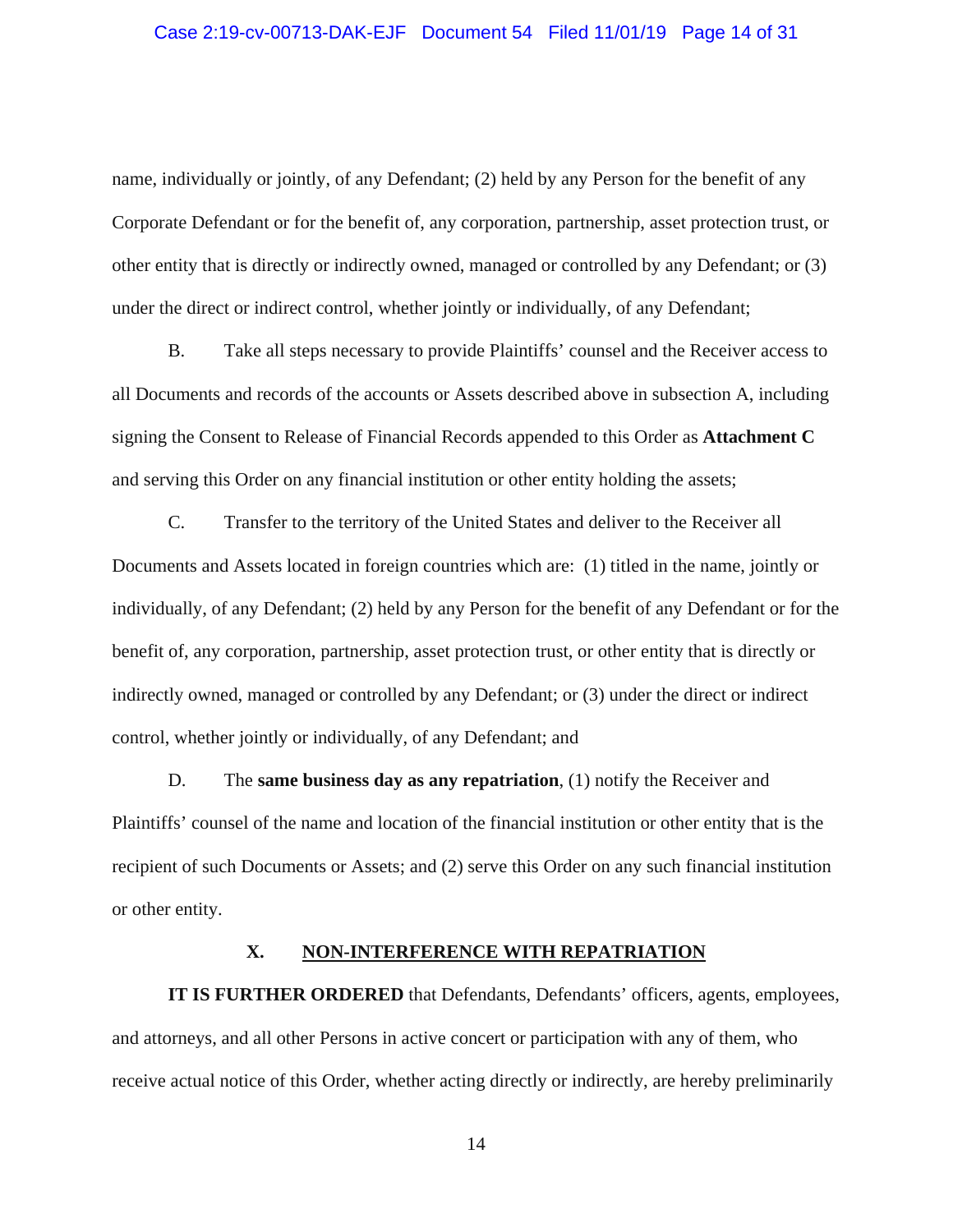#### Case 2:19-cv-00713-DAK-EJF Document 54 Filed 11/01/19 Page 15 of 31

restrained and enjoined from taking any action, directly or indirectly, which may result in the encumbrance or dissipation of foreign Assets, or in the hindrance of the repatriation required by this Order, including, but not limited to:

A. Sending any communication or engaging in any other act, directly or indirectly, that results in a determination by a foreign trustee or other entity that a "duress" event has occurred under the terms of a foreign trust agreement until such time that all Defendants' Assets have been fully repatriated pursuant to this Order; or

B. Notifying any trustee, protector or other agent of any foreign trust or other related entities of either the existence of this Order, or of the fact that repatriation is required pursuant to a court order, until such time that all Defendants' Assets have been fully repatriated pursuant to this Order.

## **XI. CONSUMER CREDIT REPORTS**

**IT IS FURTHER ORDERED** that Plaintiffs may obtain credit reports concerning any Defendants pursuant to Section 604(a)(1) of the Fair Credit Reporting Act, 15 U.S.C. 1681b(a)(1), and that, upon written request, any credit reporting agency from which such reports are requested shall provide them to Plaintiffs.

### **XII. PRESERVATON OF RECORDS**

**IT IS FURTHER ORDERED** that Defendants, Defendants' officers, agents, employees, and attorneys, and all other Persons in active concert or participation with any of them, who receive actual notice of this Order, whether acting directly or indirectly, are hereby preliminarily restrained and enjoined from: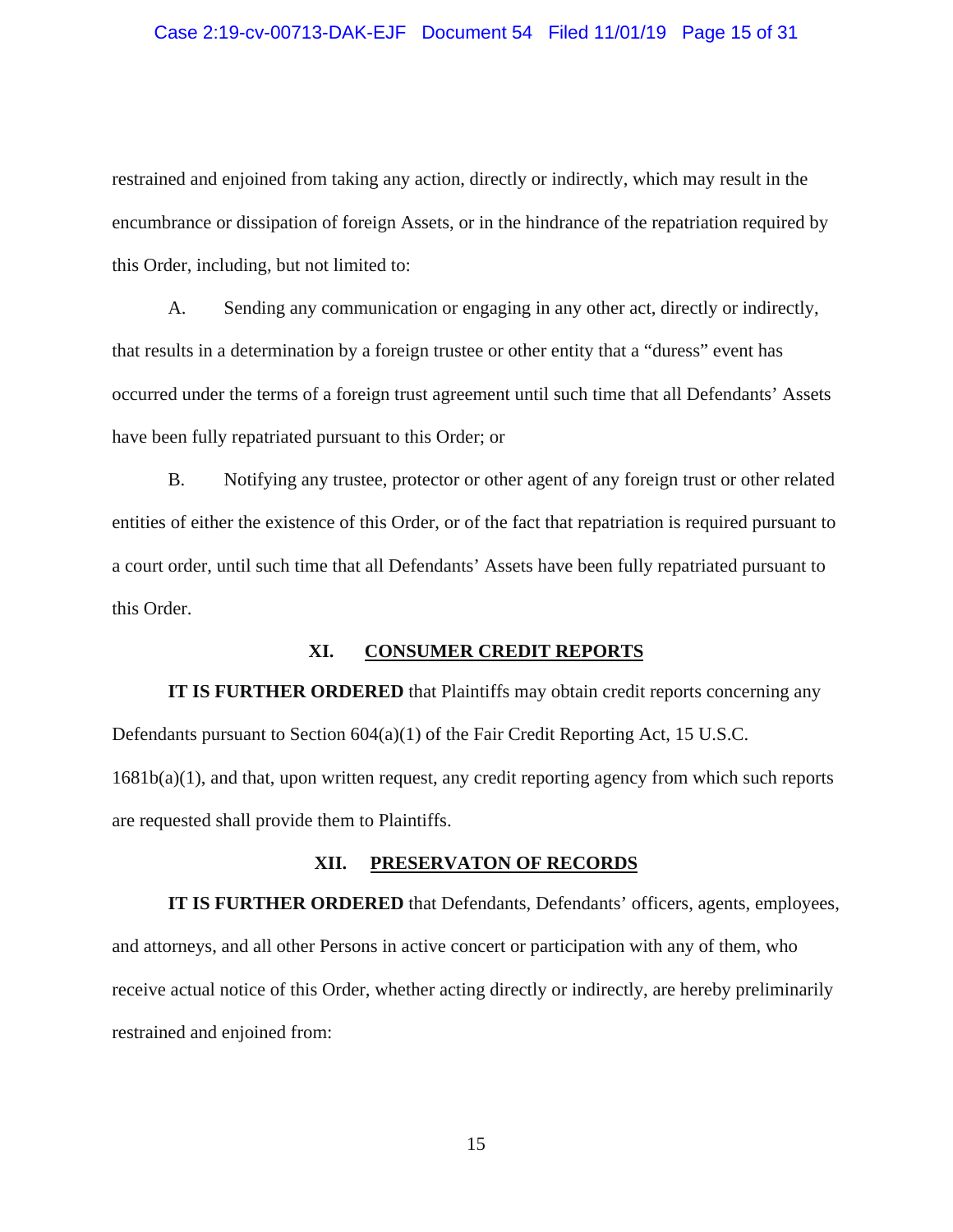# Case 2:19-cv-00713-DAK-EJF Document 54 Filed 11/01/19 Page 16 of 31

A. Destroying, erasing, falsifying, writing over, mutilating, concealing, altering, transferring, or otherwise disposing of, in any manner, directly or indirectly, Documents that relate to: (1) the business, business practices, Assets, or business or personal finances of any Defendant; (2) the business practices or finances of entities directly or indirectly under the control of any Defendant; or (3) the business practices or finances of entities directly or indirectly under common control with any other Defendant; and

B. Failing to create and maintain Documents that, in reasonable detail, accurately, fairly, and completely reflect Defendants' incomes, disbursements, transactions, and use of Defendants' Assets.

## **XIII. REPORT OF NEW BUSINESS ACTIVITY**

**IT IS FURTHER ORDERED** that Defendants, Defendants' officers, agents, employees, and all other Persons in active concert or participation with any of them, who receive actual notice of this Order, whether acting directly or indirectly, are hereby preliminarily restrained and enjoined from creating, operating, or exercising any control over any business entity, whether newly formed or previously inactive, including any partnership, limited partnership, joint venture, sole proprietorship, or corporation, without first providing Plaintiffs' counsel and the Receiver with a written statement disclosing: (1) the name of the business entity; (2) the address and telephone number of the business entity; (3) the names of the business entity's officers, directors, principals, managers, and employees; and (4) a detailed description of the business entity's intended activities.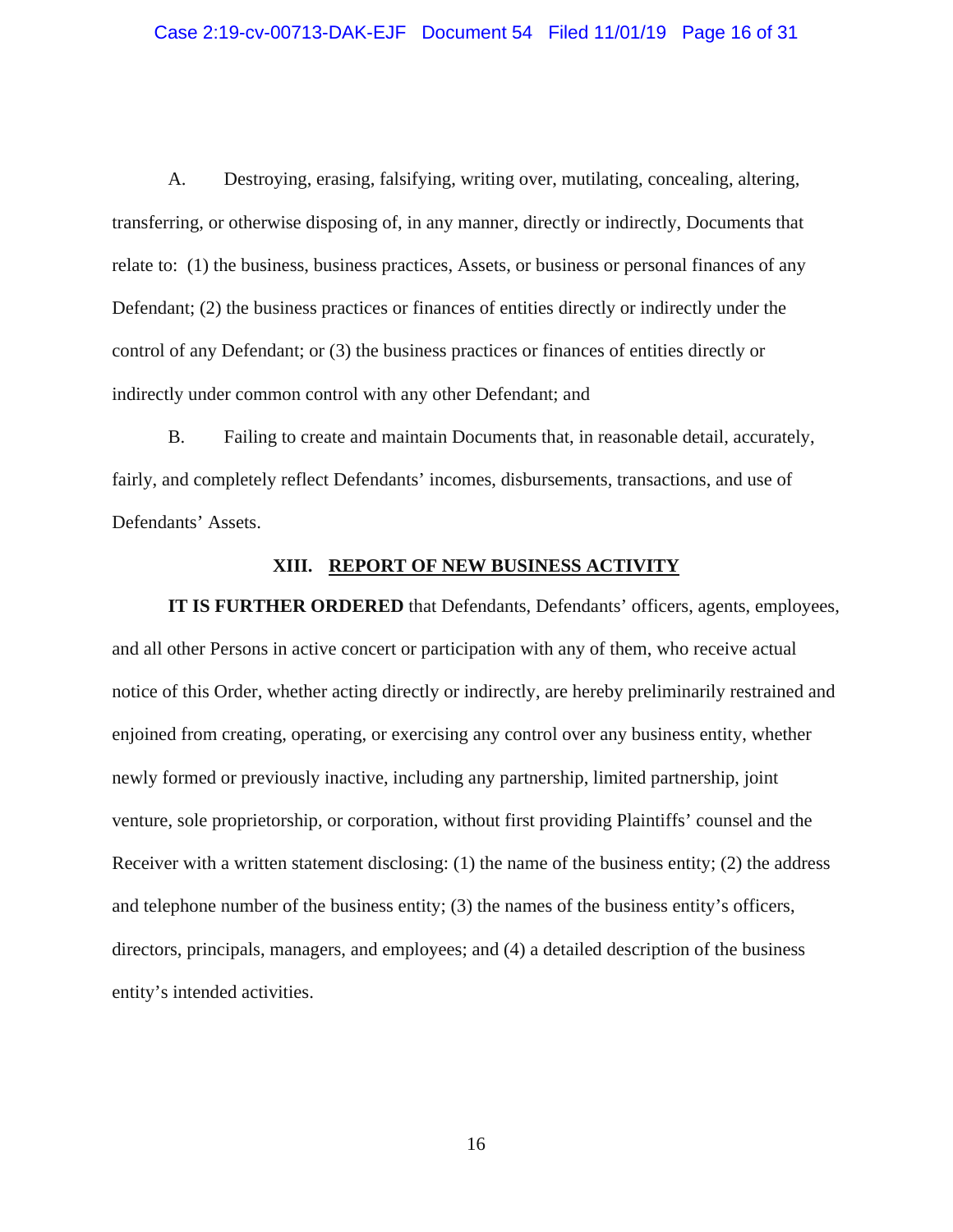### **XIV. RECEIVER**

**IT IS FURTHER ORDERED** that David K. Broadbent is appointed as receiver over the Receivership Entities with full powers of an equity receiver. The Receiver shall be solely the agent of this Court in acting as Receiver under this Order. The Receiver shall be accountable directly to this Court.

## **XV. DUTIES AND AUTHORITY OF THE RECEIVER**

**IT IS FURTHER ORDERED** that, upon the entry of this Order, the Receiver is directed and authorized to accomplish the following:

A. Assume full control of Receivership Entities by removing, as the Receiver deems necessary or advisable, any director, officer, independent contractor, employee, attorney, or agent of any Receivership Entity from control of, management of, or participation in, the affairs of the Receivership Entity;

B. Take exclusive custody, control, and possession of all Assets and Documents of, or in the possession, custody, or under the control of, any Receivership Entity, wherever situated;

C. Conserve, hold, manage, and prevent the loss of all Assets of the Receivership Entities, and perform all acts necessary or advisable to preserve the value of those Assets. The Receiver shall assume control over the income and profits therefrom and all sums of money now or hereafter due or owing to the Receivership Entities. The Receiver shall have full power to sue for, collect, and receive, all Assets of the Receivership Entities and of other Persons whose interests are now under the direction, possession, custody, or control of, the Receivership Entities. Provided, however, that the Receiver shall not attempt to collect any amount from a consumer if the Receiver believes the consumer's debt to the Receivership Entities has resulted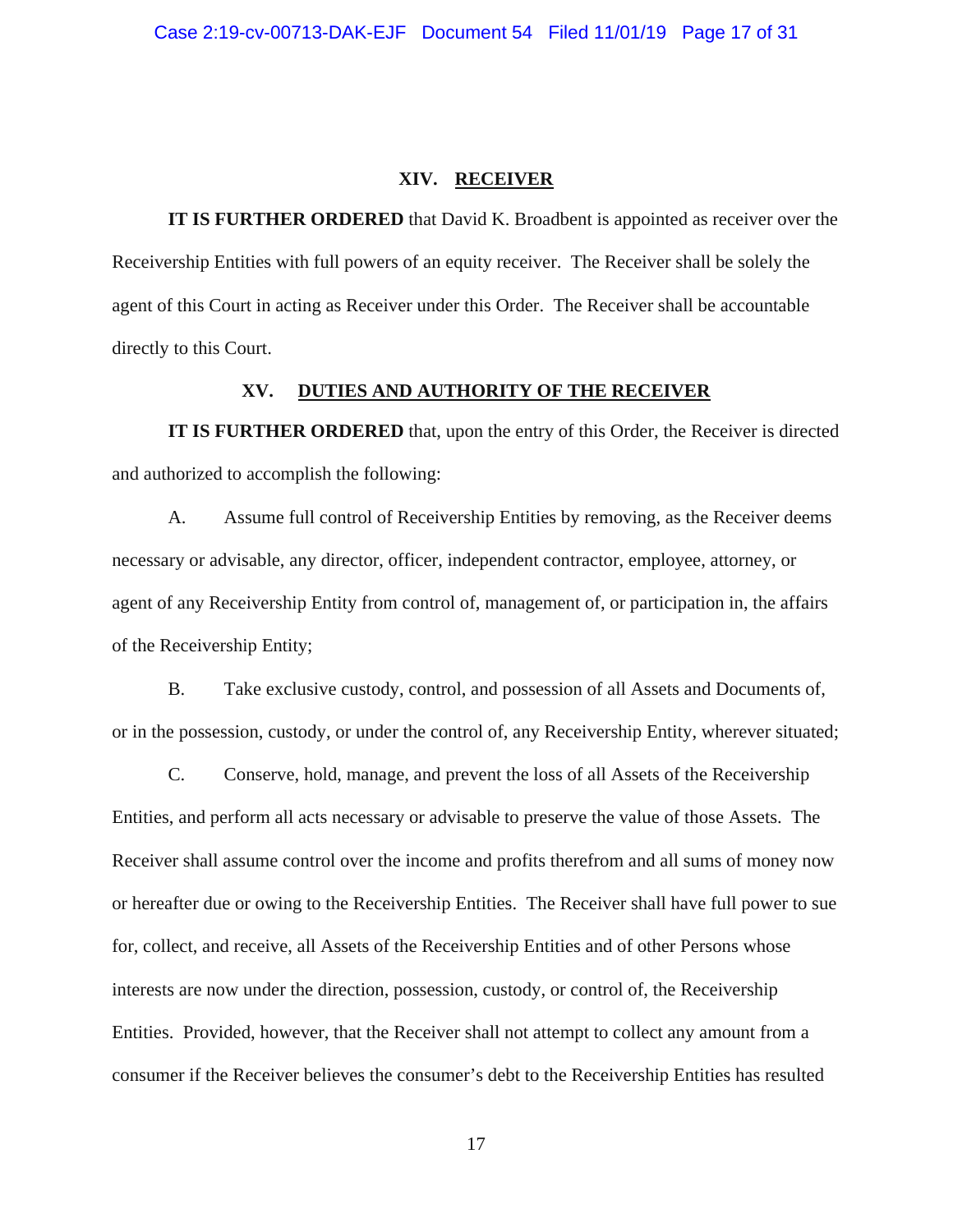### Case 2:19-cv-00713-DAK-EJF Document 54 Filed 11/01/19 Page 18 of 31

from the deceptive acts or practices or other violations of law alleged in the Complaint in this matter, without prior Court approval;

D. Obtain, conserve, hold, manage, and prevent the loss of all Documents of the Receivership Entities, and perform all acts necessary or advisable to preserve such Documents. The Receiver shall: divert mail; preserve all Documents of the Receivership Entities that are accessible via electronic means (such as online access to financial accounts and access to electronic documents held onsite or by internet service providers (cloud service, email service and web hosts)), by changing usernames, passwords, or other log-in credentials; and take possession of all electronic Documents of the Receivership Entities stored onsite or remotely;

E. Choose, engage, and employ attorneys, accountants, appraisers, and other independent contractors and technical specialists, as the Receiver deems advisable or necessary in the performance of duties and responsibilities under the authority granted by this Order;

F. Make payments and disbursements from the receivership estate that are necessary or advisable for carrying out the directions of, or exercising the authority granted by, this Order, and to incur, or authorize the making of, such agreements as may be necessary and advisable in discharging his or her duties as Receiver. The Receiver shall apply to the Court for prior approval of any payment of any debt or obligation incurred by the Receivership Entities prior to the date of entry of this Order, except payments that the Receiver deems necessary or advisable to secure Assets of the Receivership Entities, such as rental payments;

G. Suspend business operations of the Receivership Entities if in the judgment of the Receiver such operations cannot be continued legally and profitably;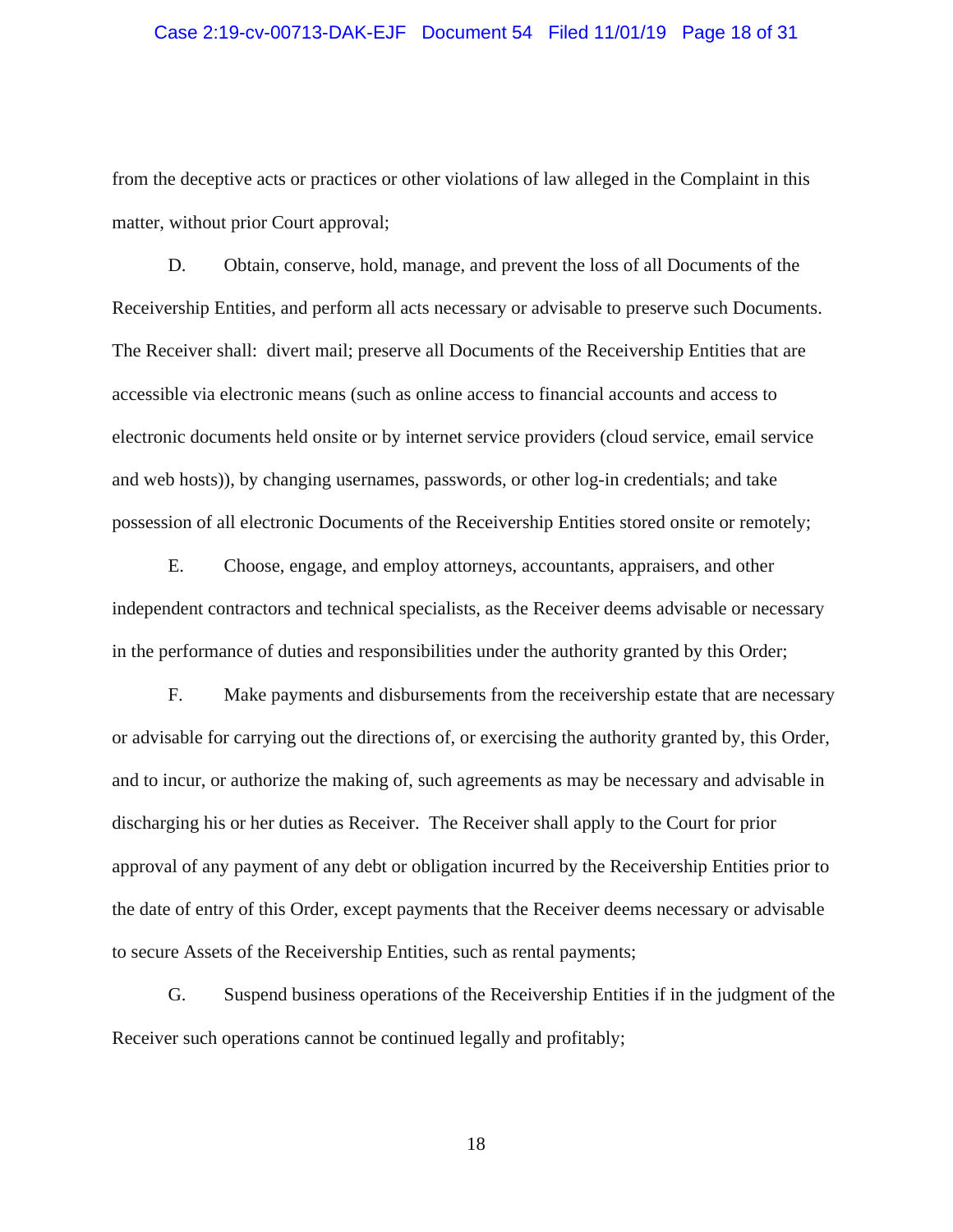### Case 2:19-cv-00713-DAK-EJF Document 54 Filed 11/01/19 Page 19 of 31

H. Take all steps necessary to secure and take exclusive custody of each location from which the Receivership Entities operate their businesses. Such steps may include, but are not limited to, any of the following, as the Receiver deems necessary or advisable: (1) securing the location by changing the locks and alarm codes and disconnecting any internet access or other means of access to the computers, internet, or any records maintained at that location; and (2) requiring any persons present at the location to leave the premises, to provide the Receiver with proof of identification, and/or to demonstrate to the satisfaction of the Receiver that such persons are not removing from the premises Documents or Assets of the Receivership Entities. Law enforcement personnel, including, but not limited to, police or sheriffs, may assist the Receiver in implementing these provisions in order to keep the peace and maintain security. If requested by the Receiver or Plaintiffs' representatives, the United States Marshal shall provide appropriate and necessary assistance to the Receiver to implement this Order and is authorized to use any necessary and reasonable force to do so;

I. Take all steps necessary to prevent the modification, destruction, or erasure of any web page or website registered to and operated, in whole or in part, by any of the Defendants, and to provide access to all such web page or websites to the Plaintiffs' representatives,

J. Enter into and cancel contracts and purchase insurance as advisable or necessary;

K. Prevent the inequitable distribution of Assets and determine, adjust, and protect the interests of consumers who have transacted business with the Receivership Entities;

L. Make an accounting, as soon as practicable, of the Assets and financial condition of the receivership and file the accounting with the Court and deliver copies thereof to all parties;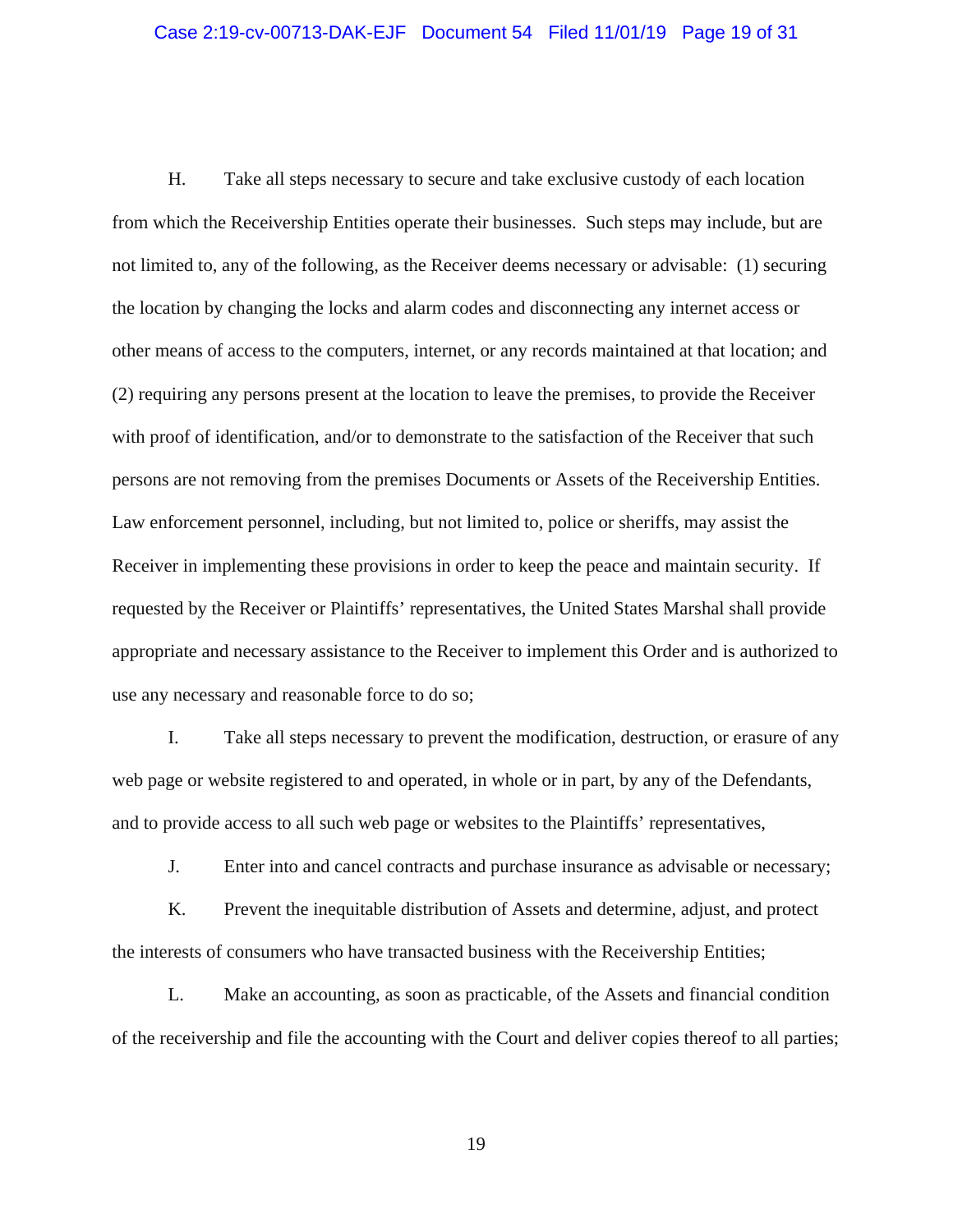### Case 2:19-cv-00713-DAK-EJF Document 54 Filed 11/01/19 Page 20 of 31

M. Institute, compromise, adjust, appear in, intervene in, defend, dispose of, or otherwise become party to any legal action in state, federal, or foreign courts, or arbitration proceedings as the Receiver deems necessary and advisable to preserve or recover the Assets of the Receivership Defendants, or to carry out the Receiver's mandate under this Order, including but not limited to, actions challenging fraudulent or voidable transfers;

N. Issue subpoenas to obtain Documents and records pertaining to the Receivership, and conduct discovery in this action on behalf of the receivership estate;

O. Open one or more bank accounts at designated depositories for funds of the Receivership Defendants. The Receiver shall deposit all funds of the Receivership Defendants in such a designated account and shall make all payments and disbursements from the receivership estate from such an account. The Receiver shall serve copies of monthly account statements on all parties;

P. Maintain accurate records of all receipts and expenditures incurred as Receiver;

Q. Allow Plaintiffs' representatives, agents, and assistants, as well as Defendants' representatives and Defendants themselves, reasonable access to the premises of the Receivership Entities, or any other premises where the Receivership Entities conduct business. The purpose of this access shall be to inspect and copy any books, records, Documents, accounts, and other property owned by, or in the possession of, the Receivership Entities or their agents. The Receiver shall have the discretion to determine the time, manner, and reasonable conditions of such access;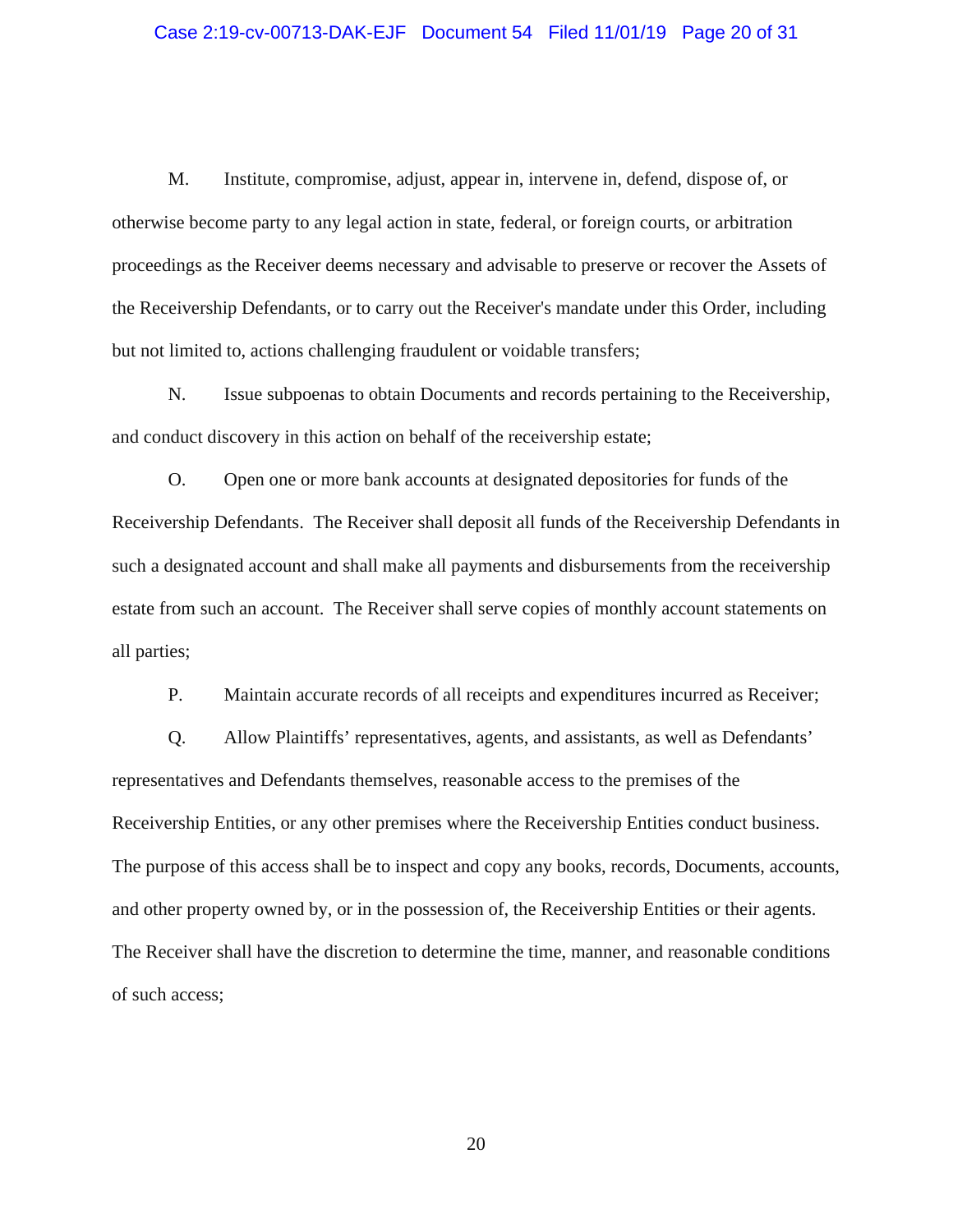R. Allow the Plaintiffs' representatives, agents, and assistants, as well as Defendants and their representatives reasonable access to all Documents in the possession, custody, or control of the Receivership Entities, including, but not limited to electronic Documents; and

S. Cooperate with reasonable requests for information or assistance from any state or federal civil or criminal law enforcement agency.

## **XVI. TRANSFER OF RECEIVERSHIP PROPERTY TO RECEIVER**

**IT IS FURTHER ORDERED** that the Defendants, their Representatives, and any other Person with possession, custody, or control of property of, or records relating to, the Receivership Entities shall, upon notice of this Order by personal service or otherwise, fully cooperate with and assist the Receiver in taking and maintaining possession, custody, or control of the Assets and Documents of the Receivership Entities and immediately transfer or deliver to the Receiver possession, custody, and control of, the following:

A. All Assets held by or for the benefit of the Receivership Entities;

B. All Documents of the Receivership Entities;

C. All computers, electronic devices, mobile devices, and machines used to conduct the business of the Receivership Entities; provided, however, that personal computers that have been imaged by the Plaintiffs and/or the Monitor and personal cellphones need not be turned over to the Receiver;

D. All Assets and Documents belonging to other Persons whose interests are under the direction, possession, custody, or control of the Receivership Entities; and

E. All keys, codes, user names and passwords necessary to gain or to secure access to any Assets or Documents of the Receivership Entities, including access to their business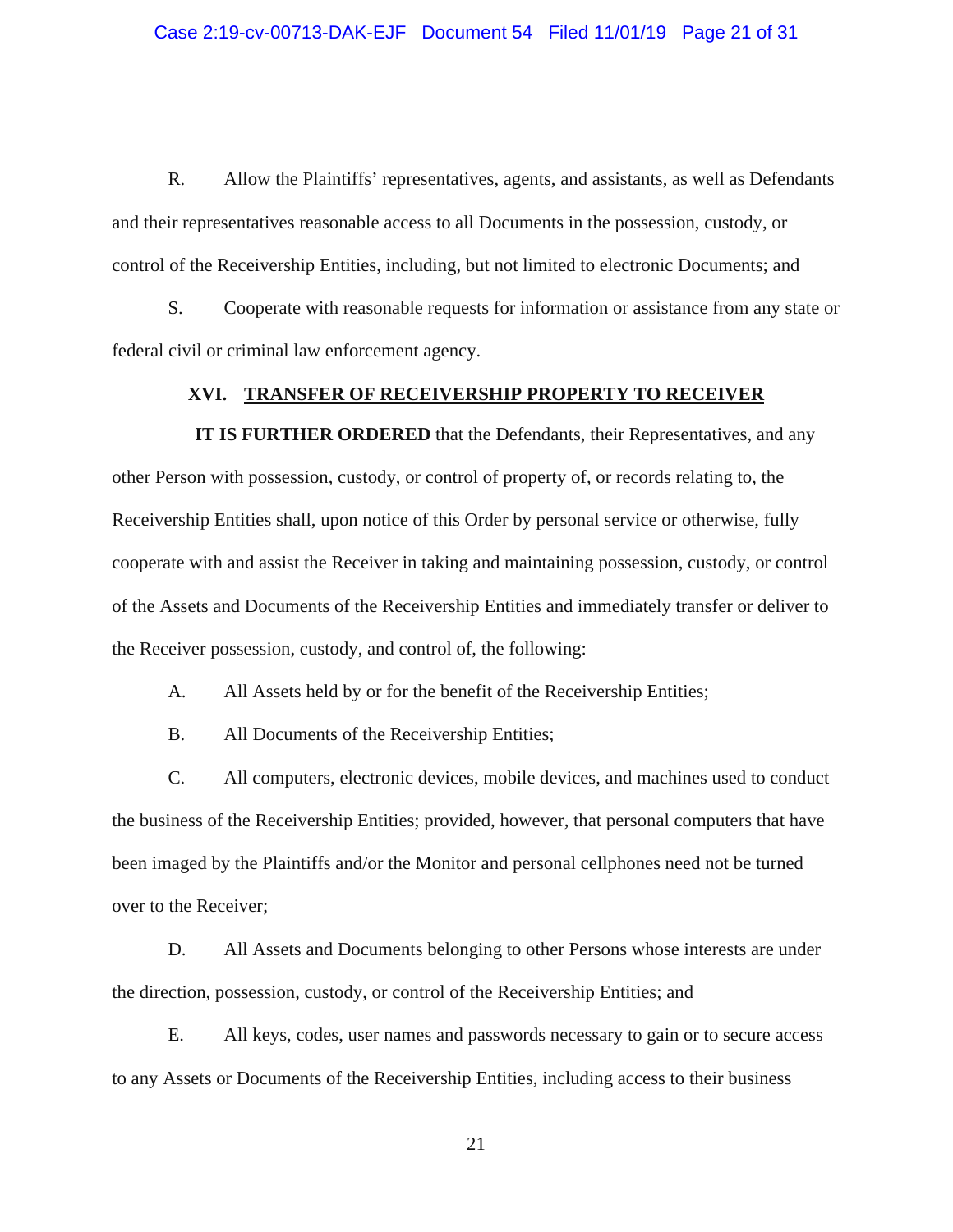### Case 2:19-cv-00713-DAK-EJF Document 54 Filed 11/01/19 Page 22 of 31

premises, means of communication, accounts, computer systems (onsite and remote), remote computing service, or other property.

In the event that any Person fails to deliver or transfer any Asset or Document, or otherwise fails to comply with any provision of this Section, the Receiver may file an Affidavit of Non-Compliance regarding the failure and a motion seeking compliance or a contempt citation.

## **XVII. PROVISION OF INFORMATION TO RECEIVER**

**IT IS FURTHER ORDERED** that Defendants shall immediately provide to the Receiver, unless already done so:

A. A list of all Assets and property, including accounts, of the Receivership Entities that are held in any name other than the name of a Receivership Entity, or by any Person other than a Receivership Entity;

B. A list of all agents, employees, officers, attorneys, servants and those Persons in active concert and participation with the Receivership Entities, or who have been associated or done business with the Receivership Entities; and

C. A description of any documents covered by attorney-client privilege or attorney work product, including files where such documents are likely to be located, authors or recipients of such documents, and search terms likely to identify such electronic documents.

## **XVIII. COOPERATION WITH THE RECEIVER**

**IT IS FURTHER ORDERED** that Defendants, Receivership Entities, Defendants' or Receivership Entities' officers, agents, employees, and attorneys, and all other Persons in active concert or participation with any of them, who receive actual notice of this Order; and any other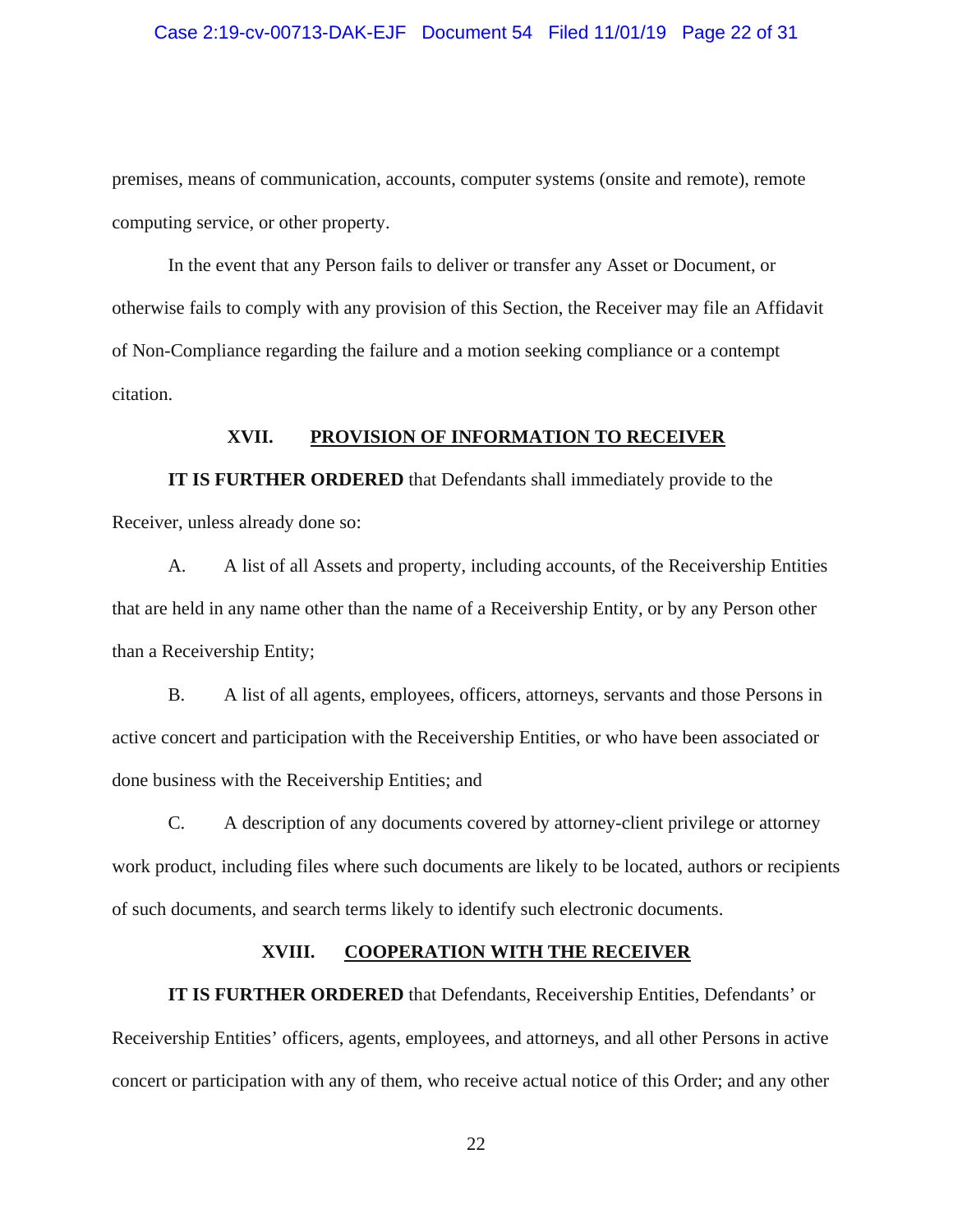### Case 2:19-cv-00713-DAK-EJF Document 54 Filed 11/01/19 Page 23 of 31

Person served with a copy of this Order shall fully cooperate with and assist the Receiver. This cooperation and assistance shall include, but is not limited to, providing information to the Receiver that the Receiver deems necessary to exercise the authority and discharge the responsibilities of the Receiver under this Order; providing any username and password required to access any computer (onsite or remotely) and any cloud account (including specific method to access account), electronic file, or telephonic data in any medium; advising all Persons who owe money to any Corporate Defendant that all debts should be paid directly to the Receiver; and transferring funds at the Receiver's direction and producing records related to the Assets and sales of the Receivership Entities.

## **XIX. NON-INTERFERENCE WITH THE RECEIVER**

**IT IS FURTHER ORDERED** that Defendants, Receivership Entities, Defendants' or Receivership Entities' officers, agents, employees, attorneys, and all other Persons in active concert or participation with any of them, who receive actual notice of this Order, and any other Person served with a copy of this Order, are hereby restrained and enjoined from directly or indirectly:

A. Interfering with the Receiver's efforts to manage, or take custody, control, or possession of, the Assets or Documents subject to the receivership;

B. Transacting any of the business of the Receivership Entities;

C. Transferring, receiving, altering, selling, encumbering, pledging, assigning, liquidating, or otherwise disposing of any Assets owned, controlled, or in the possession or custody of, or in which an interest is held or claimed by, the Receivership Entities; or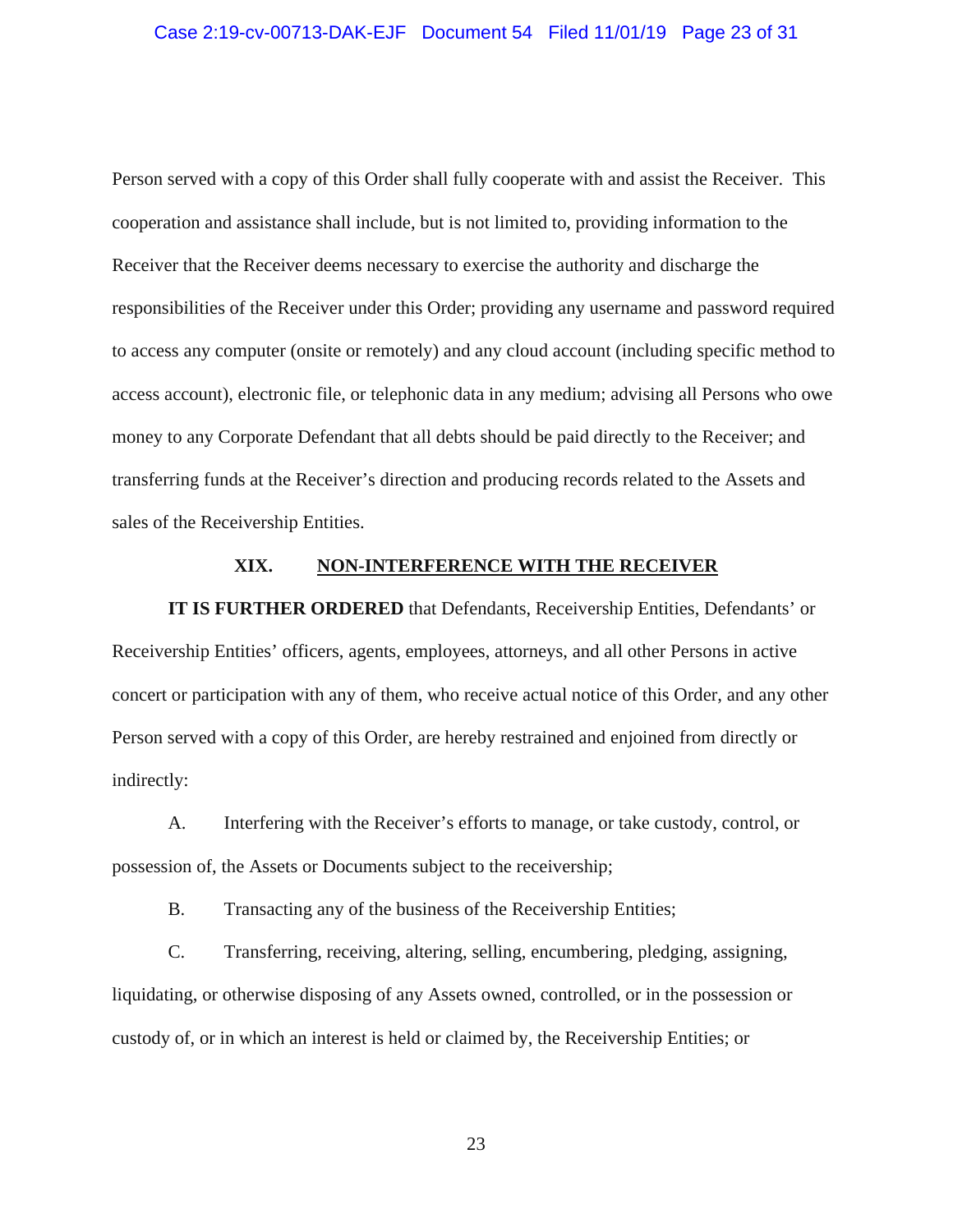D. Refusing to cooperate with the Receiver or the Receiver's duly authorized agents in the exercise of their duties or authority under any order of this Court.

## **XX. STAY OF ACTIONS**

**IT IS FURTHER ORDERED** that, except by leave of this Court, during the pendency of the receivership, Defendants, Defendants' officers, agents, employees, attorneys, and all other Persons in active concert or participation with any of them, who receive actual notice of this Order, and their corporations, subsidiaries, divisions, or affiliates, and all investors, creditors, stockholders, lessors, customers and other Persons seeking to establish or enforce any claim, right, or interest against or on behalf of Defendants, and all others acting for or on behalf of such Persons, are hereby enjoined from taking action that would interfere with the exclusive jurisdiction of this Court over the Assets or Documents of Receivership Entities, including, but not limited to:

A. Filing or assisting in the filing of a petition for relief under the Bankruptcy Code, 11 U.S.C. § 101 *et seq.*, or of any similar insolvency proceeding on behalf of the Receivership Entities;

B. Commencing, prosecuting, or continuing a judicial, administrative, or other action or proceeding against the Receivership Entities, including the issuance or employment of process against the Receivership Entities, except that such actions may be commenced if necessary to toll any applicable statute of limitations; or

C. Filing or enforcing any lien on any asset of the Receivership Entities, taking or attempting to take possession, custody, or control of any Asset of the Receivership Entities; or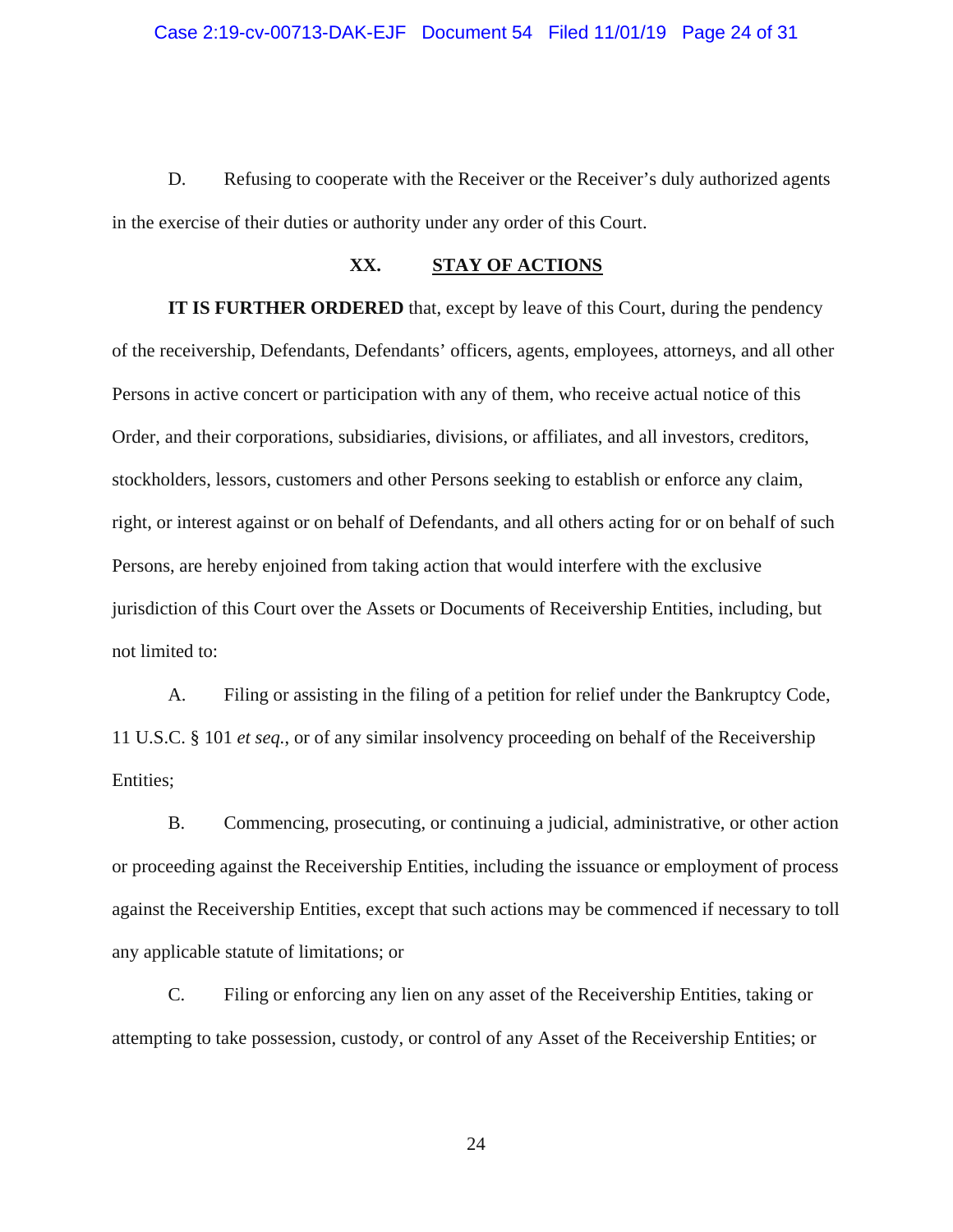# Case 2:19-cv-00713-DAK-EJF Document 54 Filed 11/01/19 Page 25 of 31

attempting to foreclose, forfeit, alter, or terminate any interest in any Asset of the Receivership Entities, whether such acts are part of a judicial proceeding, are acts of self-help, or otherwise.

Provided, however, that this Order does not stay: (1) the commencement or continuation of a criminal action or proceeding; (2) the commencement or continuation of an action or proceeding by a governmental unit to enforce such governmental unit's police or regulatory power; or (3) the enforcement of a judgment, other than a money judgment, obtained in an action or proceeding by a governmental unit to enforce such governmental unit's police or regulatory power.

## **XXI. COMPENSATION OF RECEIVER**

**IT IS FURTHER ORDERED** that the Receiver and all personnel hired by the Receiver as herein authorized, including counsel to the Receiver and accountants, are entitled to reasonable compensation for the performance of duties pursuant to this Order and for the cost of actual out-of-pocket expenses incurred by them, from the Assets now held by, in the possession or control of, or which may be received by, the Receivership Entities. The Receiver shall file with the Court and serve on the parties periodic requests for the payment of such reasonable compensation, with the first such request filed no more than **sixty (60) days** after the date of entry of this Order. The Receiver shall not increase the hourly rates used as the bases for such fee applications without prior approval of the Court.

## **XXII. LIABILITY OF RECEIVER**

A. The Receiver shall not be required to post bond or give an undertaking of any type in connection with the Receiver's appointment in this matter.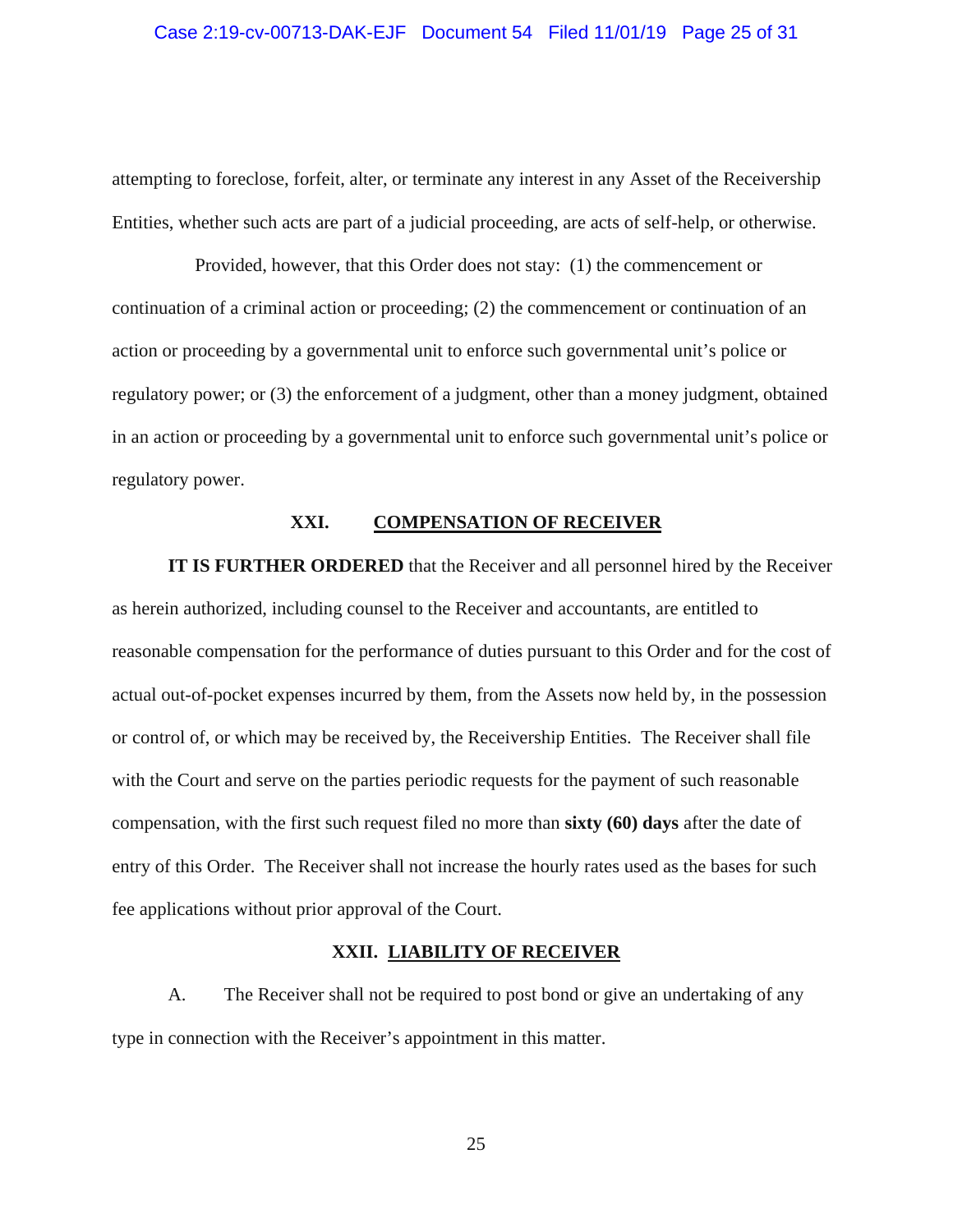### Case 2:19-cv-00713-DAK-EJF Document 54 Filed 11/01/19 Page 26 of 31

B. The Receiver and all personnel hired by the Receiver as herein authorized, including counsel to the Receiver and accountants, are entitled to rely on all outstanding rules of law and Orders of this Court and shall not be liable to anyone for their own good faith compliance with any order, rule, law, judgment, or decree. In no event shall the Receiver or any personnel hired by the Receiver as herein authorized, including counsel to the Receiver and accountants, be liable to anyone, other than the Receiver, for their actions or omissions except upon an express finding by this Court that they acted as a result of malfeasance, gross negligence, or in reckless disregard of their duties.

### **XXIII. ACCESS TO BUSINESS PREMISES AND RECORDS**

## **IT IS FURTHER ORDERED** that:

A. The Receiver, and its representatives, agents, contractors, and assistants, shall continue to have access to the business premises and storage facilities, owned, controlled, or used by the Receivership Entities. Such locations include, but are not limited to: 2750 East Cottonwood Parkway, Suite 200, Cottonwood Heights, Utah 84121, and any offsite location, storage unit, or commercial mailbox used by any Receivership Entity.

B. Plaintiffs and the Receiver, and their representatives, agents, contractors, and assistants are authorized to remove Documents from the Corporate Defendants' premises in order that they may be inspected, inventoried, and copied. Plaintiffs shall return any removed materials to the Receiver within **seven (7) days** of completing inventorying and copying, or such time as is agreed upon by Plaintiffs and the Receiver;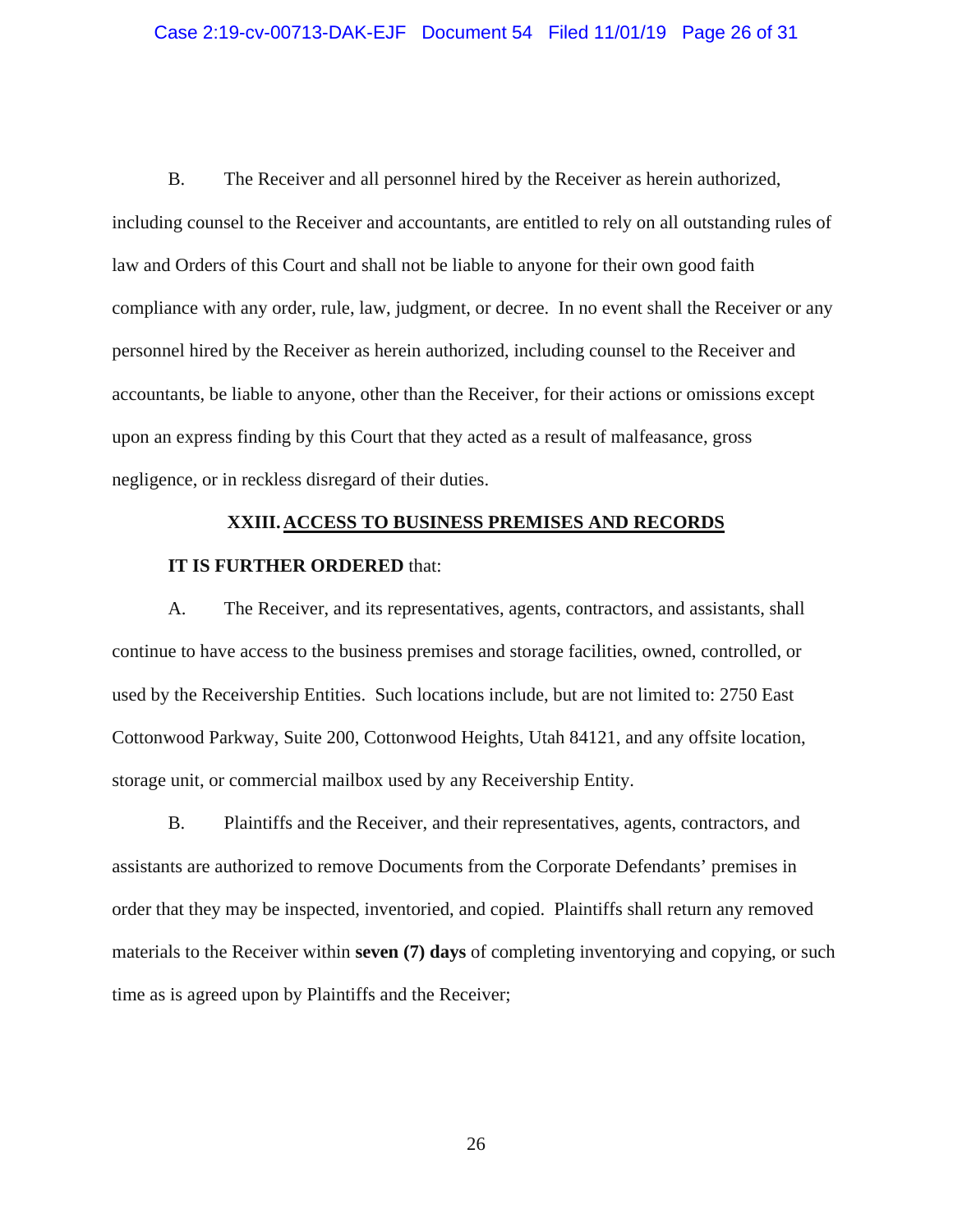### Case 2:19-cv-00713-DAK-EJF Document 54 Filed 11/01/19 Page 27 of 31

C. Plaintiffs' access to the Receivership Entities' Documents pursuant to this Section shall not provide grounds for any Defendant to object to any subsequent request for documents served by Plaintiffs;

D. If any Documents, computers, or electronic storage devices containing information related to the business practices or finances of the Receivership Entities are at a location other than those listed herein, including personal residence(s) of any Defendant, then, immediately upon receiving notice of this order, Defendants and Receivership Entities shall produce to the Receiver all such Documents, computers, and electronic storage devices, along with any codes or passwords needed for access. In order to prevent the destruction of computer data, upon service of this Order, any such computers or electronic storage devices shall be powered down in the normal course of the operating system used on such devices and shall not be powered up or used until produced for copying and inspection; and

E. If any communications or records of the Corporate Defendant are stored with a remote computing service, such Defendant shall, immediately upon receiving notice of this order, provide the Receiver with the username, passwords, and any other login credential needed to access the communications and records, and shall not attempt to access the communications or records.

## **XXIV. DISTRIBUTION OF ORDER BY DEFENDANTS**

**IT IS FURTHER ORDERED** that Defendants shall immediately provide a copy of this Order to each affiliate, telemarketer, marketer, sales entity, successor, assign, member, officer, director, employee, agent, independent contractor, client, attorney, spouse, subsidiary, division, and representative of any Defendant, and shall, within ten (10) days from the date of entry of this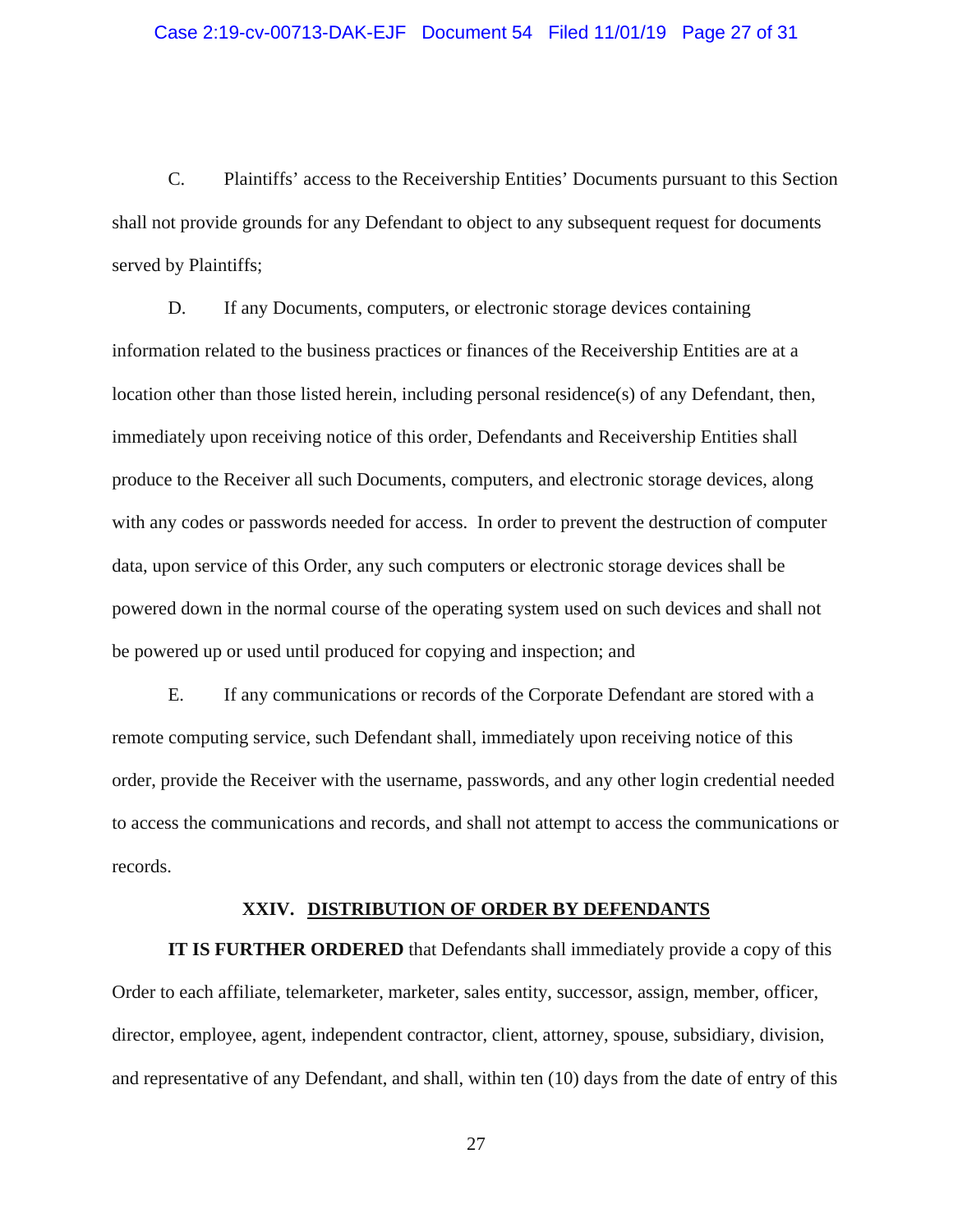Order, provide Plaintiffs and the Receiver with a sworn statement that this provision of the Order has been satisfied, which statement shall include the names, physical addresses, phone numbers, and email addresses of each such Person who received a copy of the Order. Furthermore, Defendants shall not take any action that would encourage officers, agents, members, directors, employees, salespersons, independent contractors, attorneys, subsidiaries, affiliates, successors, assigns, or other Persons or entities in active concert or participation with them to disregard this Order or believe that they are not bound by its provisions.

### **XXV. DISCOVERY**

**IT IS FURTHER ORDERED** that, notwithstanding the provisions of the Fed. R. Civ. P.  $26(d)$  and (f) and  $30(a)(2)(A)(iii)$ , and pursuant to Fed. R. Civ. P.  $30(a)$ , 34, and 45, discovery in this case commenced upon entry of the TRO and may continue. Furthermore, the parties must:

- A. Confer as soon as practicable pursuant to Fed. R. Civ. P. 26(f), and no later than [November 21, 2019];
- B. Submit to the court a written report under Fed. R. Civ. P. 26(f) no later than [December 3, 2019]; and
- C. Make initial disclosures under Fed. R. Civ. P. 26(a)(1) no later than [December 17, 2019].

Provided, however, that the parties may engage in any third party discovery authorized by the Federal Rules of Civil Procedure and the Local Rules of this District immediately upon the issuing of this Order.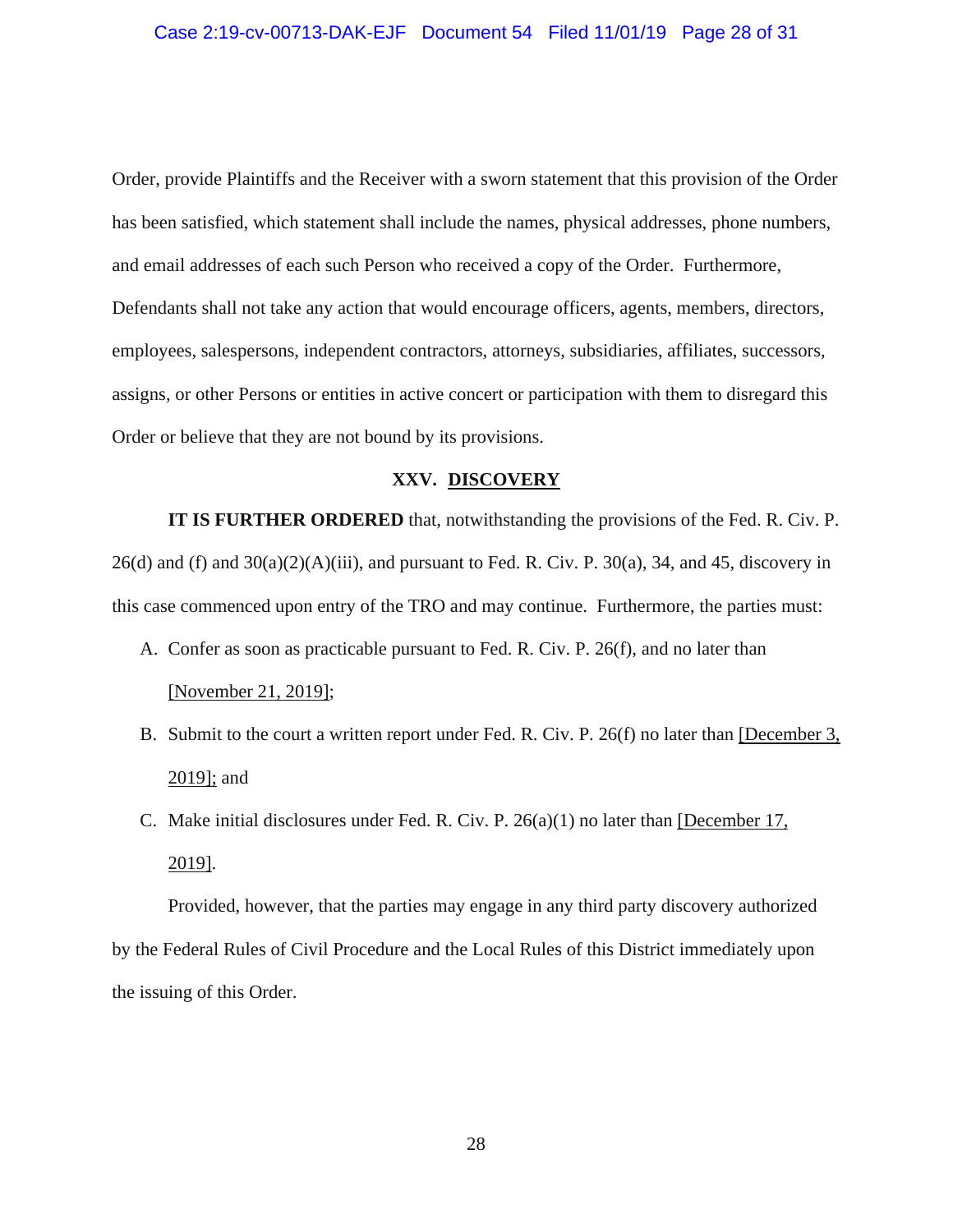## **XXVI. SERVICE OF THIS ORDER**

**IT IS FURTHER ORDERED** that copies of this Order may be served by any means, including facsimile transmission, electronic mail or other electronic messaging, personal or overnight delivery, U.S. Mail or FedEx, by agents and employees of Plaintiffs, by any law enforcement agency, or by private process server, upon any Defendant or any Person (including any financial institution) that may have possession, custody, or control of any property, property right, Document, or Asset of any Defendant, or that may be subject to any provision of this Order pursuant to Rule 65(d)(2) of the Federal Rules of Civil Procedure. For purposes of this Section, service upon any branch, subsidiary, affiliate or office of any entity shall effect service upon the entire entity. This Order shall bind Persons that may be subject to any provision of this Order pursuant to Rule 65(d)(2) of the Federal Rules of Civil Procedure upon such Person's receipt of actual notice, by personal service or otherwise, of this Order.

## **XXVII. CORRESPONDENCE AND SERVICE ON PLAINTIFFS**

**IT IS FURTHER ORDERED** that, for the purpose of this Order, all correspondence and service of pleadings on Plaintiffs shall be addressed to:

> Collot Guerard Josh Doan Miry Kim Amanda Grier FEDERAL TRADE COMMISSION 600 Pennsylvania Ave., N.W., CC-8528 Washington, DC 20580 cguerard@ftc.gov jdoan@ftc.gov mkim@ftc.gov agrier@ftc.gov

Thomas M. Melton Robert G. Wing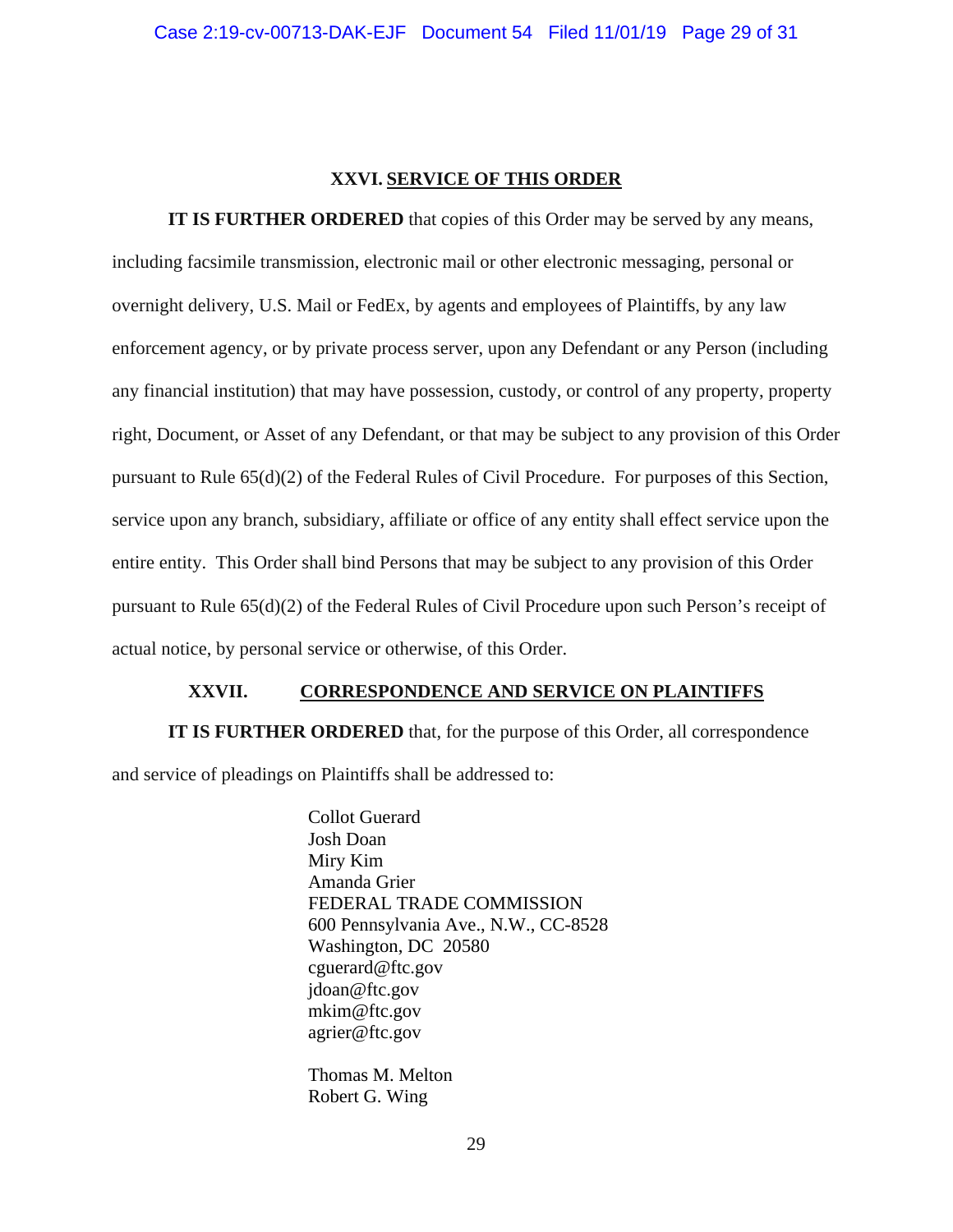Kevin Mclean Assistant Attorneys General Attorneys for Plaintiff Utah Division of Consumer Protection UTAH ATTORNEY GENERAL'S OFFICE 160 East 300 South, Fifth Floor Salt Lake City, Utah 84114 tmelton@agutah.gov rwing@agutah.gov kmclean@agutah.gov

# **XXVIII. DURATION OF THE ORDER**

**IT IS FURTHER ORDERED** that this Order shall remain in full force and effect until

entry of a final judgment adjudicating all the claims and all the parties' rights and liabilities

unless sooner modified or dissolved.

# **XXIX. RETENTION OF JURISDICTION**

**IT IS FURTHER ORDERED** that this Court shall retain jurisdiction of this matter for

all purposes.

SO ORDERED, this 1<sup>st</sup> day of November, 2019, at 10:20 a.m.

 $\sum_{\alpha} l_{\alpha}$ UNITED STATES *'*DISTRIC